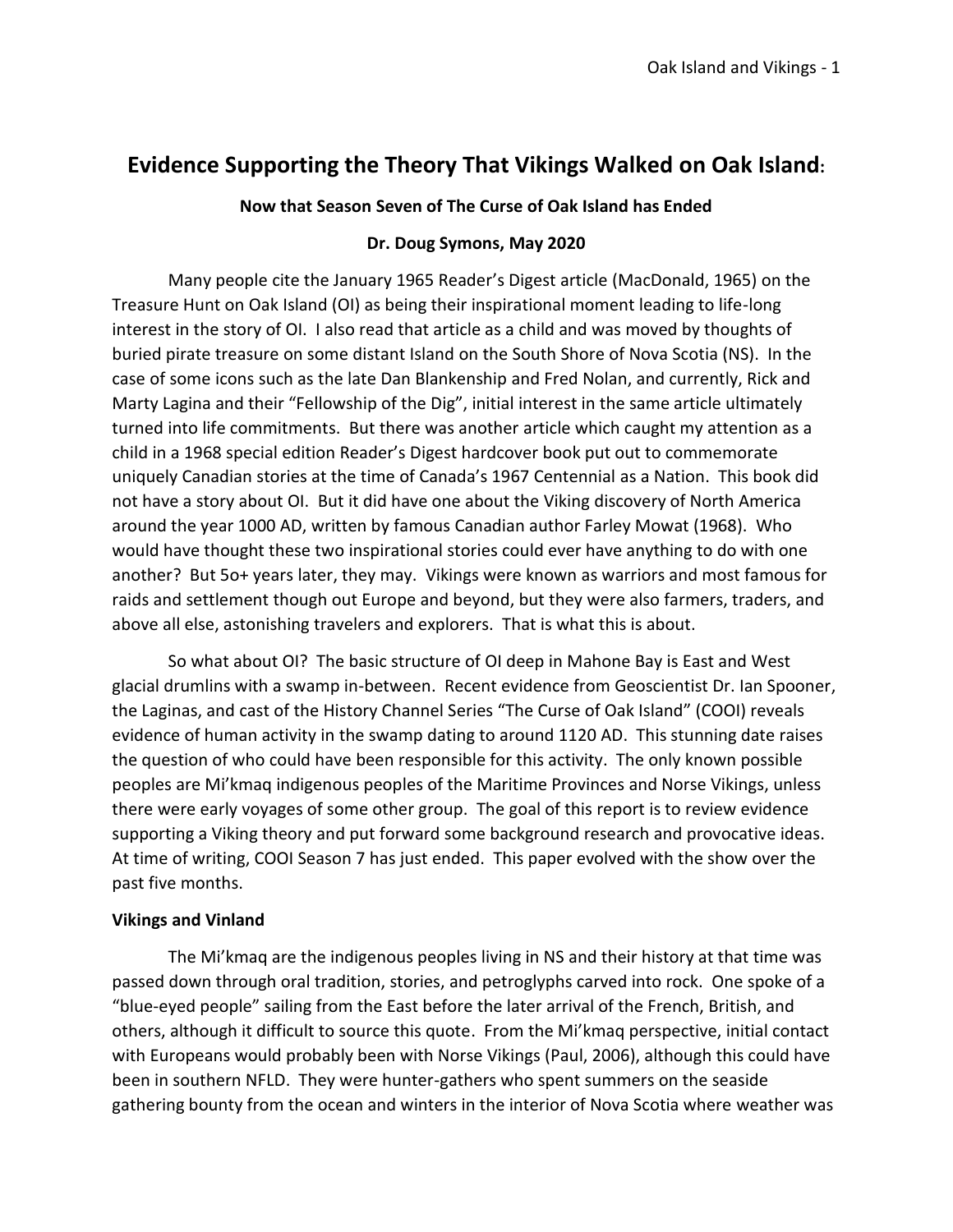more temperate, and hunting was readily available. For example, in the National Park Kejimkujik in South West Nova Scotia, many petroglyphs and archeological finds have been made in the form of stone tools and arrowheads of stone. However, petroglyphs largely consist of etchings on rock and thus rarely exist more than 500 years, so they provide no contemporaneous evidence of a possible Norse presence (Deveau, 2020). Little hard evidence of Vikings comes from Mi'kmaq history, other than a great respect for original peoples living their own lives in their own way (Paul, 2006).

Vikings were known to travel widely from their base in Scandinavia through the Baltic, Black, Mediterranean Seas, as well as settlements in Normandy and the British Isles, in addition to Faroe and Orkney Islands, Iceland, and Greenland. Much has been written about *Granlendinga saga* and *Eirik's saga* (to be referred to as "sagas") and descriptions of a place in North America called Vinland, which was located according to various theories anywhere from the northerly tip of Newfoundland (NFLD) to the northeast seaboard of the United States. There have been ongoing debates as to the translation of the sagas from Old Norse, their literal meaning, and their origins through oral traditions until written down in the 13<sup>th</sup> Century. Authors/ scribes are not agreed upon. It is far too weighty to review all those debates, but it is worth noting that Vinland has been proposed by some as a broad region encompassing areas of NFLD and mainland North America, and by others as a more localized description of the southern part of NS. The latter theory dates back to Storm's original proposition in 1887 and its challenge to scholars that Christopher Columbus did not "discover America" (Merrill, 1935). In a famous sentiment of Oscar Wild, America had often been discovered before Columbus, but it had always been hushed up. Discovered meaning by non-First Nations peoples, who lived here for many millenia

A Viking presence in North America and Nova Scotia has been scrutinized by scholars since that time by comparing known descriptions of the current Eastern seaboard according to those in the sagas. For example, Larsson (1992) carefully reviews and expands on these comparisons and concludes Vinland was in the southern part of NS, a suggestion supported by actual descriptions of the Sun's azimuth at winter solstice in the sagas (Ekman, 2016). Then there is the Yarmouth runestone, which was a highly controversial find of a Dr. Fletcher in 1812, a history described by Tomkinson (1937) with not just disinterest, but true annoyance of the attention it brought to NS long ago. But the point is, Vikings on the Southern Shore of Nova Scotia has been suggested for a long time.

Various books (e.g., Harris, 1967; O'Conner, 2018; Sullivan, 2018) retell the original OI 1795 AD story of three boys Daniel McInnis, Anthony Vaughn, and John Smith discovering a depression in the ground under an Oak Tree with a block-and-tackle hanging from a branch. They then began the MP dig and the treasure hunt had begun for all the treasure hunt Syndicates and Companies to come since that time. It is beyond this paper to review the details of this original story, a story told so many times that OI researchers and fans can recite most of it by heart. But an interesting and early version of the story was written by Charles Driscoll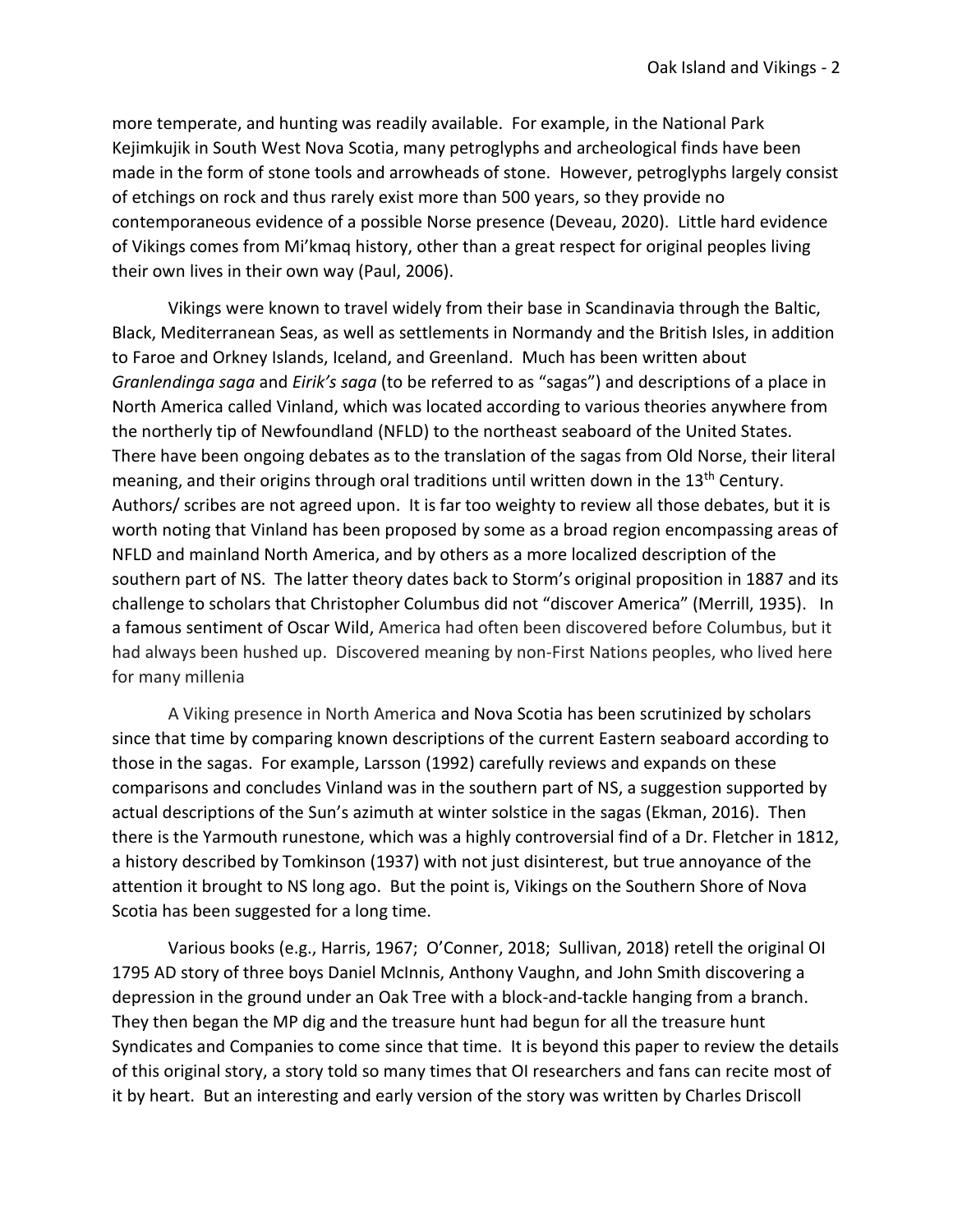(1929), which even includes an interview with Daniel's great grandson John McInnis (which he spells "McInnies"). After recounting the story of discovery and subsequent search activity, Driscoll (1929) draws some startling conclusions. First, he dismisses the theory of Pirate Treasure, which was the prevailing view in 1929 related to Captain Kidd lore. It was his belief "the treasure is of much more ancient origin than any of the treasure-seekers have ever supposed" (p. 697). Second, he theorizes that OI was visited by Vikings around 1200 AD, who were under threat of disease, native peoples, and dwindling numbers. According to this theory, they were retreating back to their place of origin and only had a single boat remaining, so only food and clothing could be taken. They thus deposited all their treasured and cherished items and sailed away. Should their ship have been lost, the nature of their activity would have been lost with it. Driscoll (1929) concludes this is a far-fetched theory and invites us to "fetch the theory less far". However, he is the first to suggest that Vikings walked on OI. I will fetch the theory that they were there, although not in retreat.

In contemporary times, Alessandra Nadudvari (2016) proposed a Templar theory of OI, but she also involves Vikings. In her report, she reviews the Viking presence at L'Anse aux Meadows and evidence of further possible exploration to Nova Scotia and the Eastern seaboard. Vikings of course had settlements in the North of Scotland, Ireland, and the Orkney Islands, and would have been very familiar with Templars and may even fought by their sides in the Crusades when religious artifacts may have been removed from the Holy Lands. Nadudvari (2016) proposed that sometime in the 1100 to 1300 AD time frame, the Vikings may have actually provided transportation or navigation for Templars to visit OI. It was a place far from the reaches of the Catholic Church where their original Gnostic religion was safe. This is an inspiring idea, but I will stay focused on Vikings for now.

Some of the confusion about the location Vinland is based on various artifacts throughout the Eastern seaboard of the US in places like Maine, Rhode Island, and Massachusetts, and others in the Midwest in Minnesota presumably from a Northern route through Hudson Bay, Lake Winnipeg, and Red River Valley. US - based finds were carefully reviewed by Godfrey (1955), but his conclusion is striking:

*we have been looking too far south. Climatically, Greenland was much warmer around the year A.D. 1000 than it is today, and presumably Labrador, Newfoundland, and Nova Scotia were equally more pleasant. It is probably in one of these regions that Norse artifacts, graves, and house foundations should be sought. Such an interpretation, too, is born out by the sagas themselves (p. 43).* 

This statement in 1955 now looks prophetic given what would come in the next decade.

## **L'Anse aux Meadows as a Viking Outpost**

Perhaps Viking sagas and the story of Vinland would never have gotten much public attention until the 1960s when [Norwegian](https://www.thecanadianencyclopedia.ca/en/article/norwegians/) explorer Helge Ingstad and his daughter Benedicte were led to grass-covered mounds locals presumed to have left from indigenous peoples like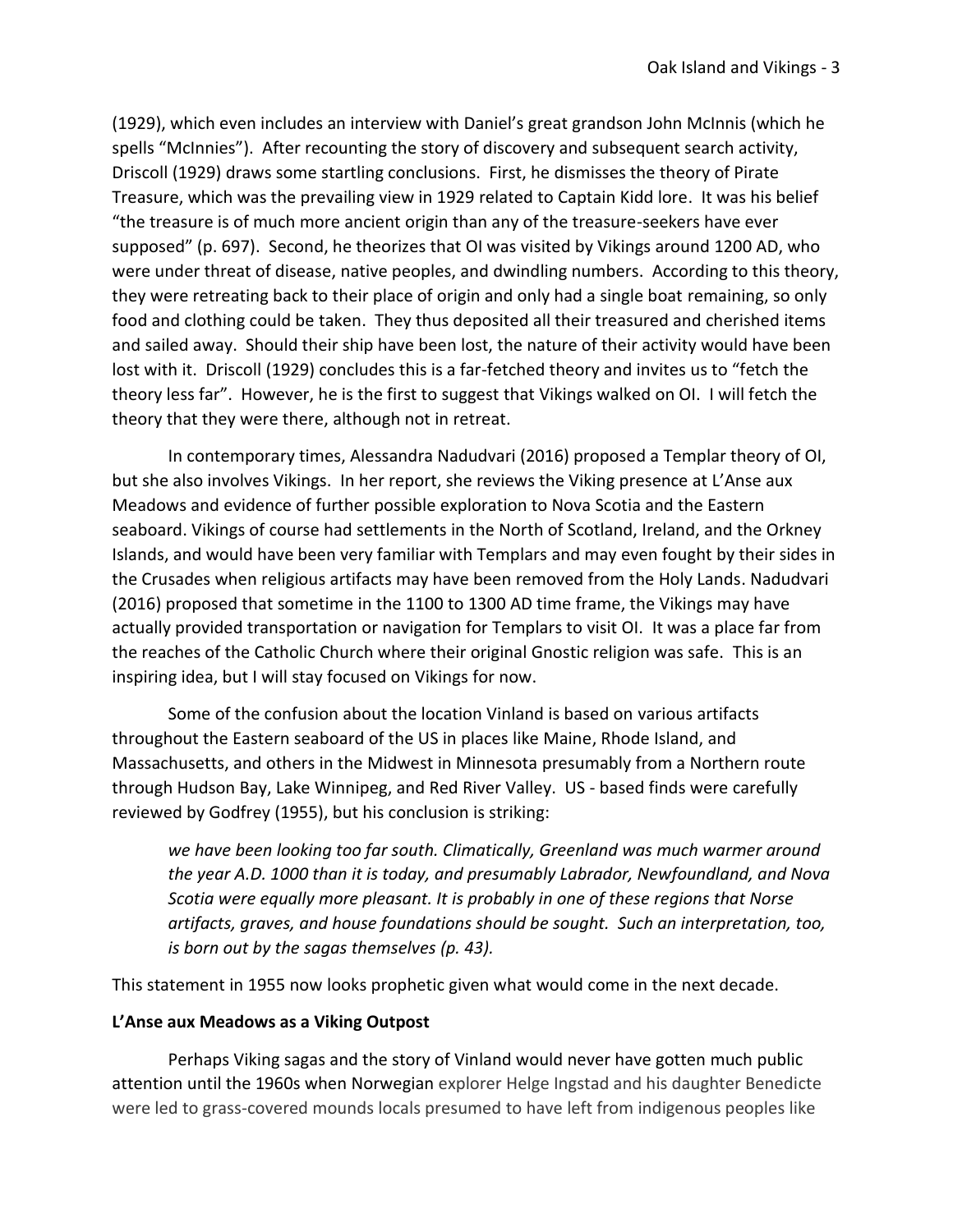the Beothuk. Their subsequent archeological work took many years. It led to L'Anse aux Meadows as an accepted evidence of a Norse presence in North America around 1000 AD (Ingstad, 1985). To restate, Vikings have been proven to be on the top tip of the island of NFLD as early as around 1000 AD. I have been to this impressive place, recreated as a National Historic site and recognized as a UNESCO World Heritage Site in 1978. So what was L'Anse aux Meadows? Wallace (2009) argues the Greenland had only 2500 settlers at its peak and those in power had the best lands. They therefore would have no motivation to settle in new lands to the West, and in fact, Greenland itself was quite an extension of the Viking world and supply chains for those settlements already. However, exploration for resources to bring to Greenland would be highly desirable, particularly lumber and foods not available to Greenland (Smiley, 2000). For example, Ledger et al. (2019) suggest L'Anse aux Meadows provided excellent resources in highly valued eiderdown (down from the Eider duck) and Cod for salting and drying. Further, they recently conducted an environmental archeological analysis in a peat trench dug near the building sites, and date activity from as early as 910 AD and lasting to as late as 1145 AD, which is consistent with original carbon dating of around 1000 AD (Ledger et al., 2019).

However, Wallace (2009) suggests that L'Anse aux Meadows also served as a winter camp from which to launch such summer excursions to explore and exploit resources in further lands. A summer excursion usually consisted of a summer-long trip to some far-off place, camping and gathering resources, and then a return to base in the fall with what is found and harvested. The sagas describe two such excursions, the most productive of which was one "to the West". There would be reason to believe that a summer excursion would be an annual event, with a return to a location that proved useful, and the Vikings would know that there was more to find sailing South in addition to West as climate became more temperate and growing season longer. Wallace (2012) describes how there would be camps along the way, but little to find in an archeological record a millennium later other than fire and cooking pits not distinguishable from First Nations people, as tools and weapons were valued and never or rarely been left behind. As the authors of the sagas are unknown, the voracity of the phrase summer excursion "to the West" is not known. If some powerful group wanted to hide the location of OI and was involved in writing down the sagas, they simply had to change "South West" to "West". Vikings had been converted to Christianity and there were later Bishops appointed to Iceland and Greenland colonies. Priests, Templars, and Monks were closely associated with the Norse (Nadudvari, 2016), and are possible scribes of the sagas in a civilization where literacy was uncommon. Templars seemed to be in all the same places as Vikings such as Normandy, British Isles, and Scotland, and travelled through the Mediterranean and Baltic/Black Seas to the Holy Land and Constantinople. In the words of Doug Crowell, *Templars Were Vikings*.

#### **Summer Excursions,** *Hóp***, and Recent OI Finds**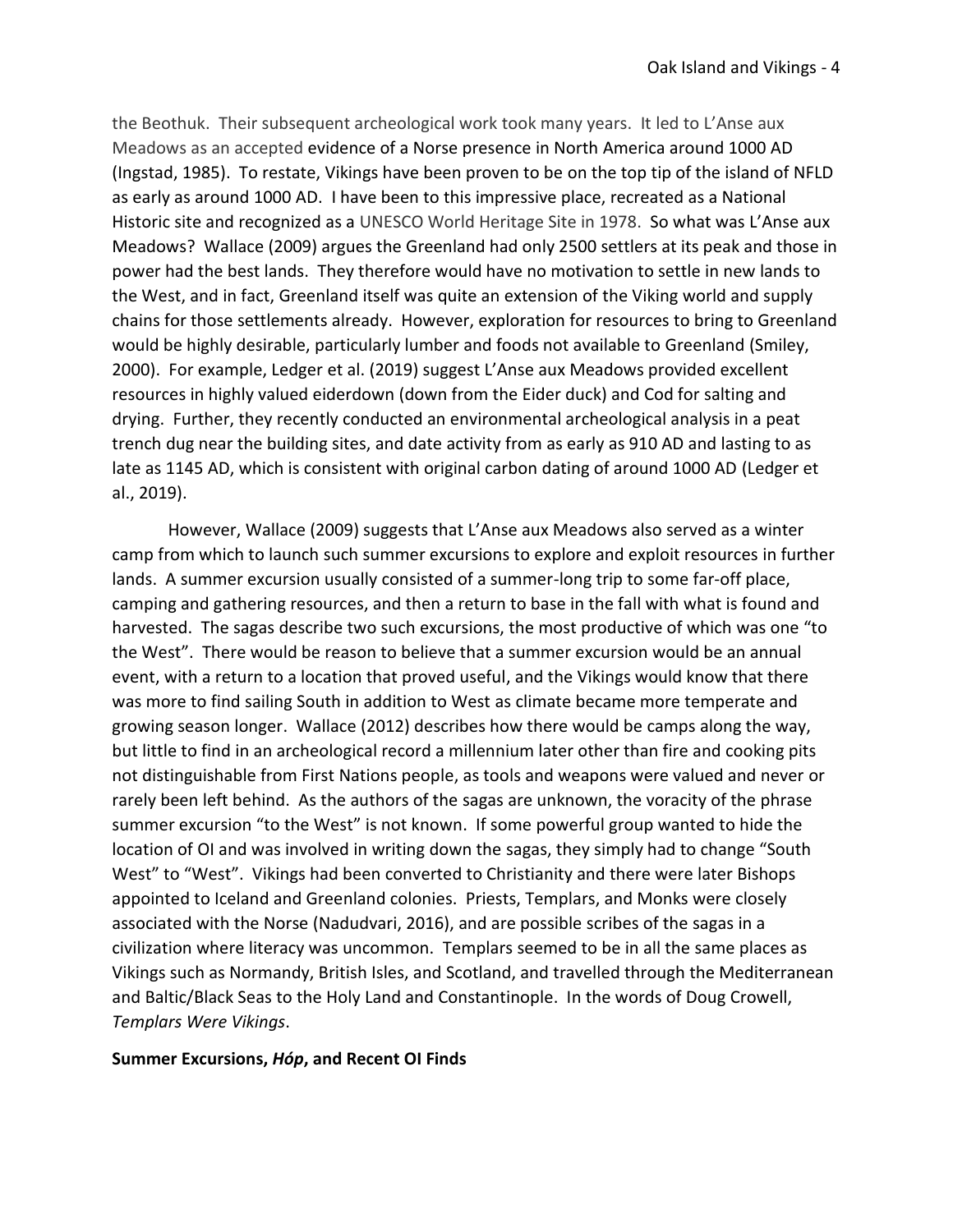According to the sagas, an exception to temporary stop-over camps on summer excursions was a destination called *Hóp*, which was the part of Vinland where rich and exotic resources were supposed to be found. Wallace (2012) suggests a *hóp* literally means a shallow tidal lagoon protected from the open ocean that a ship can only enter at high tide. There are supposed to be sandbars and the lagoon fed by a river, which directed attention of scholars to the NB coast and Kouchbouguac area or Québec in parts of the lower St. Lawrence River. However, in a recent COOI episode Ian Spooner described the likely shape of the OI swamp 1000 years ago as being an inlet or pond on the East side from the ocean at high tide, possibly with a sand bar at low tide. The West side of the swamp is higher, and could have been meadow or wooded 1000 years ago, with sediments only dating to the 1600s. This paper will develop the idea that OI could be either *Hóp* or some other Viking summer encampment

Another feature recently reported in the COOI is the "paved area" (i.e., platform/deck/patio/dock) which would have been at the end of the tidal inlet. This structure of gravel and stones apparently has a relatively flat surface, large surface area, and may be from 1100 AD. GPS measurements from COOI reported this feature is 1 or 2 feet below sea level at high tide, which is exactly the elevation for this feature at water's edge as ocean levels were about 3 feet lower 1000 years ago. If Vikings were on OI, they may built part or all of this feature and used it not just as a platform area relatively out of site from Natives on the mainland. More will be said about this paved area later.

There is evidence Vikings not only dry-docked their boats, but also portaged them, by using oars through the oar-locks on both sides to lift and propel boats on land using log rollers for up to 100s of meters of portage. For example, this is how they crossed a divide in watersheds to make it from the Baltic to Black Seas in the East. Lifting a boat onto a prepared dock area is easy by comparison. A bed of alders over the rock may have been used to place the boat on, which would have been easier on the ship and its three-inch keel. The find of a "crushed stick" in the hands of Ian Spooner between rocks in the dock area of the swamp in a recent COOI episode could be a remnant of this activity. The importance of a crushed stick is that Nature does not crush sticks on flat ground, nor does Nature throw rocks around crushing sticks. In a shocking announcement the COOI finale, this crushed stick was carbon-dated to 1022 to 1218 AD at a 95% confidence interval, with 1120 AD being the center of that range.

Wallace (2012) reports there would be a more substantial camp at either *Hóp* or some other summer encampment*,* at which she expects there might be remaining features of unusual markings in sod, remains of a firepit, and possibly small tools and artifacts. Viking firepits apparently were constructed by lifting sod and digging a hole for the fire, surrounding part of this with stones. Firepits hold rich archeological evidence as they may contain artifacts, animal bones from meals, and charcoal remnants which can be carbon-dated. No such firepits have been located on OI, although it is not known whether they have been looked for or existed in areas of OI vastly disturbed in the search for treasure, particularly by the Dunfield excavation (e.g., Sullivan, 2018). An encampment on OI would likely be on the East drumlin on forgiving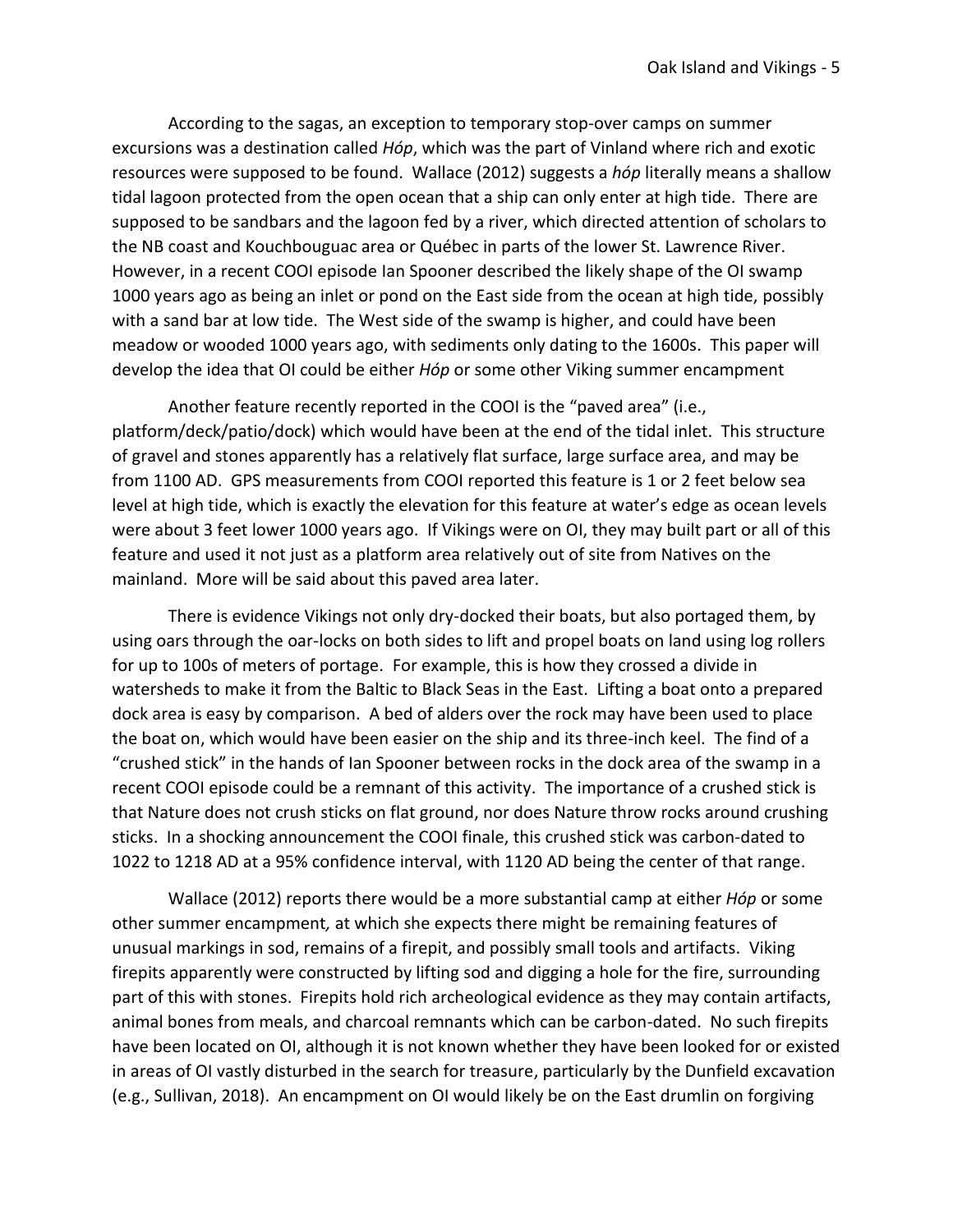glacial till, compared to the rocky and irregular landscape of the West drumlin. I have no idea what OI looked like 1000 years ago, but heavy forest was likely throughout and little sod, although less is known about what the current swamp area would have looked like back then.

Buildings at L'Anse au Meadows were three large Viking longhouses built with thick sod walls and sod-covered roofing over a wooden frame, as well other smaller buildings. Such buildings should not be on OI as these were permanent structures designed to over-winter. But if summer excursions were for a whole summer and perhaps multiple summers, it is unlikely simple tents were used. However, there is an ancient living structure called a "Roundhouse", also called Celtic, and sometimes called wheelhouse. These date back to the first millenia and continue to be documented archeologically in the UK to this day (Hendry, 2020). This structure was round and about 20 feet diameter. Modern reconstructions of these using ancient buildings can be found on YouTube. They are constructed by creating a round wall about 4 feet high. This wall can be made either out of wood planks or hardwood posts dug firmly in the ground. In the case of posts, they were interwoven with alder sticks and then covered outside and inside with clay to harden. Note that the most recent episode of COOI suggested clay was mined in the eye of the swamp around 1100 AD. Long rafters are then used to create a tall conical roof using support poles and mounted on the low wall. These are lashed together at the top using bracing. The phrase "wheelhouse" is because the roof rafter structure looking upwards from the inside looks like a wheel with the rafters as the spokes. Long grasses are then cut to create a thatched roof on the structure although bark shingling is possible. Wooden pegs could be used in place of nails. The roof would keep rain out.

A central firepit would have its smoke rise and fill the ceiling, but then dissipate from loose thatch or shingling at the center of the roof. As there were no windows, the door frame area was the sole source of sunlight, so I would expect the door was aimed south or southwest to take in as much light as possible. As noted by Wallace (2012), these two structures usually had a second door opposite the first one to maximize the circulation of fresh air and deal with smoke. The existence of such a structure on OI would be indicated by a circular marking on the ground and possibly post holes at depth as living quarters would be high traffic areas and the soil would be compressed and "lived in". The doorway has various constructions and could lead to any remaining circular markings as an irregularity in the circle. Buildings at L'Anse aux Meadows were not made this way, they were made with thick sod walls, a rectangular peeked roof structure of timber and alder supports, and then a double layer of sod as roofing material, the inward layer facing grass-side down and the outward one grass-side up. That is because the L'Anse aux Meadows buildings were designed for winter cold and sod provides insulating properties. Regardless, as the East Drumlin on OI was likely forested 1000 years ago, sod may not have been available. Any exploration of the East Drumlin should be sensitive to round demarcations on the ground and evidence of firepits not previously investigated. In addition, any straight line features down the slope of the East drumlin towards the swamp would be interesting as one Viking archeological site had just a feature and proposed it to be the latrine.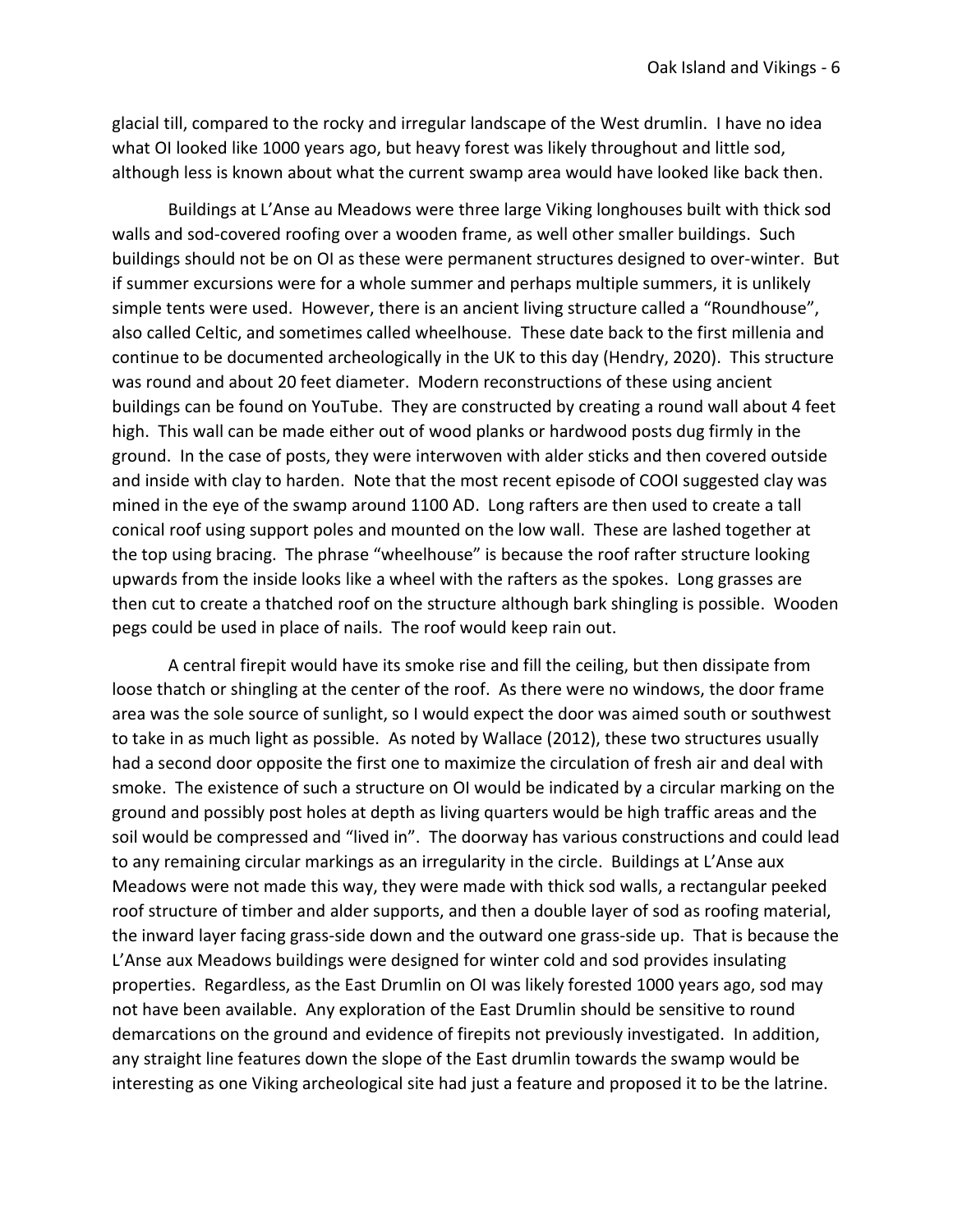Another find from the swamp are old stakes with axe cut points, with most of the wood rotted away, but a foot or so remaining of what was likely a longer stake. These have been called "survey stakes" on the COOI show or "ships masts" on others, but there is another possibility. Vikings cooked over a firepit by suspending a cauldron by chain from a tripod of heavy wooden stakes lashed by rope near their apex. I do not know dating on these stakes, so this is also speculative. Rope of Vikings by the way was incredibly strong as it was sometimes made from walrus hide. Vikings also used kilns to make tar, glass beads from sand, pine tar, and iron from bog iron, although there would be no reason to do this on a summer excursion, and such activities were taking place in L'Anse aux Meadows and certainly Greenland. Another find of this season of COOI was in sediment coring the "eye of the swamp", in which sediments were "disturbed" around 1100 AD. If stones were moved and the eye dug at this time, natural seepage from East and West drumlins would collect and form an open-air source of freshwater necessary for any encampment. Ian Spooner reported this water would very likely be drinkable. It would serve as a water source for Vikings. And clay.

Viking ships apparently sailed about 5 to 15 knots per hour and L'Anse aux Meadows was approximately 736 nm miles from Oak Island, so assuming a speed of 10 knots and direct sail and no stops, such a trip would take a little over three days, or more assuming poor conditions and stops more like a week or two. Less than 100 nm separate the SW corner of NFLD from the NE corner of NS. In other words, most of this sailing would be along the west coast of NFLD and then the east coast of NS, in which stops could be made. There are tall mountains on both sides of this open water, so land is actually visible for a significant part of this sail from NFLD to NS and back. There would be two routes along Cape Breton: the NW side and through the Canso Straight to the Eastern Shore, or down the SE side straight in line with the Eastern Shore and down to the South Shore. NS would be easier to "find" than NB or PEI. This represents a major departure from exploration of Vinland orthodoxy that Vikings always sailed coastlines. But Mi'kmaq apparently paddled from Cape Breton to Southern NFLD and back in simple canoes, and if Vikings met up with the Mi'kmaq, they could have heard of a vast land to the Southwest.

L'Anse aux Meadows was never intended as a permanent settlement and there is a lack of archeological evidence of farming and barns for livestock supporting this proposition, although it assumed there had to be some pigs and cattle for milk (Wallace, 2009). There is debate as to how long L'Anse aux Meadows was maintained, although Ledger et al. (2019) showed it could have been up to 100 years. Others suggest it was maintained for a briefer time and just several decades. Regardless, activities there indicated making bog iron, smithing of nails, carpentry, and boat repair. The archeological evidence suggests around 100 people could live at L'Anse aux Meadows at peak capacity, with some large buildings of 100 square meters and other smaller buildings. This reflects the social hierarchy of Vikings in which large buildings were for those in charge and smaller buildings for those with lesser status and maybe even slaves. Wallace (2009) says that the archeological evidence of diet at L'Anse aux Meadows from bones found point mainly towards seal, whale, and cod. However, there is also an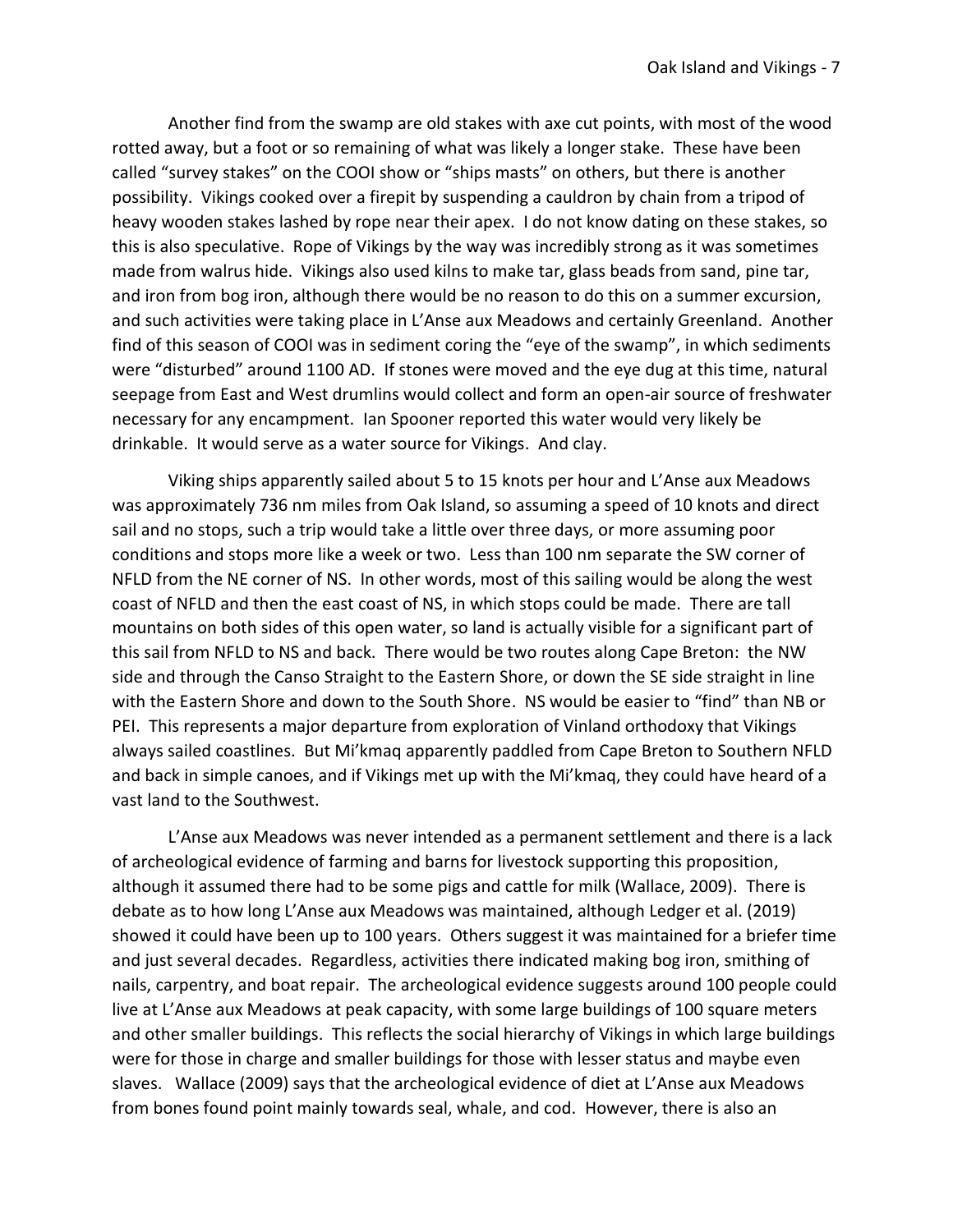abundance of game on land that could be hunted also. She concludes that archeological evidence is consistent with the sagas and known construction of Viking settlements. She cautions that L'Anse au Meadows was also an encampment of Beothuk 100s of years before the Norse, which is likely why NFLD locals referred to the hillocks of soil as indigenous remains "Indian burial mounds" prior to the Viking discovery.

## **Flora Evidence**

It is important to relate archeology and historical references to evidence of flora. iNaturalist is a website platform based on [crowdsourcing](https://en.wikipedia.org/wiki/Crowdsourcing) of observations and identifications of plants and animals, and can be seen as a form of citizen science apparently with a half million registered contributors (Skarlatidou, 2019). An iNaturalist observation records an encounter reported with an individual organism at a particular time and place, which are submitted, verified, and added to geographical maps of biodiversity. This website is well-known to biologists and environmental scientists, and is actually used to teach students within relevant university courses such as Botany. There are acknowledged limitations of iNaturalist reflecting the facts that current flora and observations could be from past human introduction and can change over the centuries, and limitations of observations to some geographical areas more than others due to human traffic variations. As evidence of potential change in flora across time, there was apparently a "Little Ice Age" in the North Atlantic reflecting significant cooling around 1450 AD (Anchukaitis et al., 2019), which could impact distributions of flora. Some have also related this event to the abandonment of the Greenland settlement prior to that time. Despite these limitations, iNaturalist is the best source available to examine distributions of flora short of archeological finds or pollen in sediments.

The sagas describe the discovery of Vinland, but there is no agreement on its location. A literal translation of its name is that it refers to wild grape vines, although even this is disputed, and there are many other interpretations of meaning including that it is simply a marketing ploy to make the place sound attractive, just as Erik the Red gave Greenland its name likely to attract settlers. Given there are no wild grapes in Newfoundland, it is likely that Vinland was visited in summer excursions from L'Anse aux Meadows. Many have pointed to NB as Vinland given that wild grapes are found there. However, iNaturalist suggests the wild grapes *(Vitis riparia)* are only found in the interior of NB in and around the St. John River valley, and it is hard to imagine Vikings foraging hundreds of miles inland after a sea voyage. On the other hand, it is possible that Vikings sailed all the way around NS and into the Bay of Fundy, which has the highest tides in the world, and the sagas do make mention of swift tides. The Strait of Canso between Cape Breton and mainland NS (a millenia before a causeway was built) also has swift tides of several nm/ hour.

Wild grapes have not been found at all on nearby PEI. In Québec, wild grapes have been verified along the St. Lawrence River, but no further East than Quebec City. But there are wild grapes on the Southern Shores of Nova Scotia. There are observations of such grapes in the Halifax area and up the LaHave River in Bridgewater (see also Larrson, 1992), although some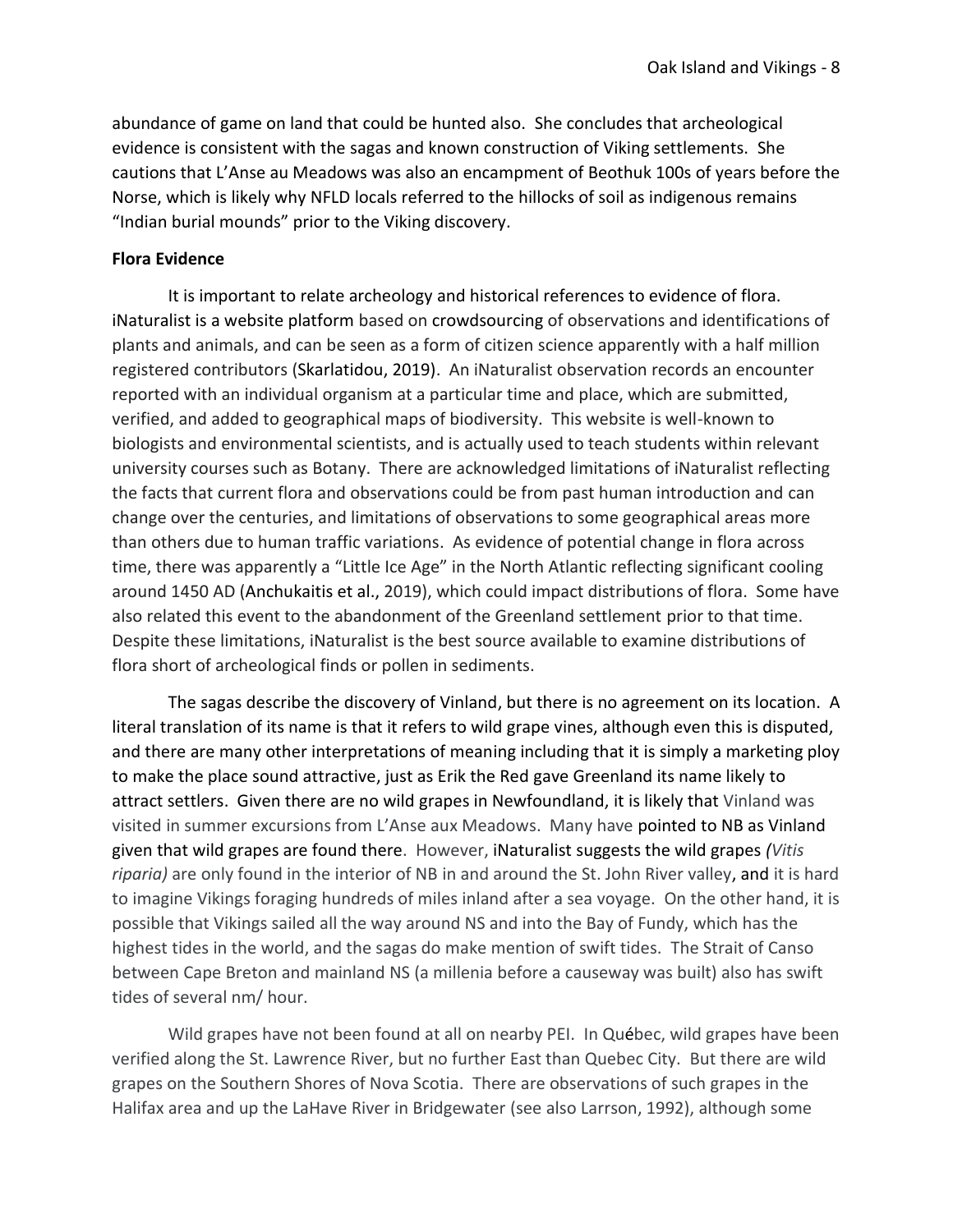have said there were no wild grapes growing in Nova Scotia. In fact, there are now and likely were. Wallace (2012) says that the sagas also describe *vinvio* which are "grape trees". She describes how wild grapes only grow where there are deciduous trees such as Oak, and actually grow up the trees to make it appear grapes are growing on the trees, much like a modern pergola.

Of course, Nova Scotia is rich in berries, with many observations of raspberries, blackberries, blueberries, and cranberries. In fact, iNaturalist reports a naturally occurring cranberry bog modestly inland from the head of Mahone Bay (the town, that is), which is interesting if the wild grapes of Vinland are interpreted to mean cranberries. This would be consistent with the interpretations of Vinland as not literally meaning wild grapes. Berries are hardly unique to Nova Scotia, simply an available food source, and when dried or liquified, transportable back to feed others. Berries and certain wild vegetables are known as excellent sources of Vitamin C, which prevents dreaded Scurvy that plagued communities in the North Atlantic and is even mentioned in the sagas as *skyrbjugr* (Crellin, 2000). Storage and transport of berry juices could have been done in barrels or clay casks, which is how Vikings transported liquid commodities.

Another plant mentioned in the Sagas is "self-sown wheat" growing on the shores of Vinland, which has also garnered considerable scholarly attention. Some believe this refers to foxtail barley, which grows in many locations throughout coastal areas of NB, PEI, and NS, including Halifax and beaches to the East. The fact that barley is even mentioned is noteworthy as the principal form of drink for Vikings was a form of beer made of crushed barley. Larsson (1992) concluded that the self-sown wheat observations represented wild rye, but this has only been found in the Northern shores of the Bay of Fundy. Such a plant would be desirable to make a thatched roof, although other seaside grasses would likely be suitable.

It is well known that archeologists found three butternuts at L'Anse aux Meadows, but they could not be carbon-dated or subject to DNA analysis as to their age and origins. The Butternut is known as *Juglans cinerea* as well as White Walnut, which in early Fall produces a highly nutritious oily nut that can be eaten raw or prepared into a variety of breads, sauces, and other foods. The butternut is not indigenous to NFLD, Greenland, or Iceland. However, iNaturalist (2020) confirms the widely held belief that Butternuts are found in NB, PEI, and NS, and the Forestry Department lists the Butternut as native to the indigenous Acadian Forest of Nova Scotia (Nova Scotia, 2020). Maps on iNaturalist suggest possible ranges of species, but also specific places where observations have been made. Most historians have focused on NB as a possible source of these butternuts, focusing on the coastline around Chaleur Bay and the Miramachi River (e.g., Wallace, 2012). However, there are no actual and verified reports of butternuts on coastal regions of NB.

iNaturalist (2020) does document observations of Butternuts in two locations in PEI on the southern shore and many locations in NS on the southern shore. There are many NS locations around the Halifax area and the Bedford Basin, as well as at the head of the Bay Fundy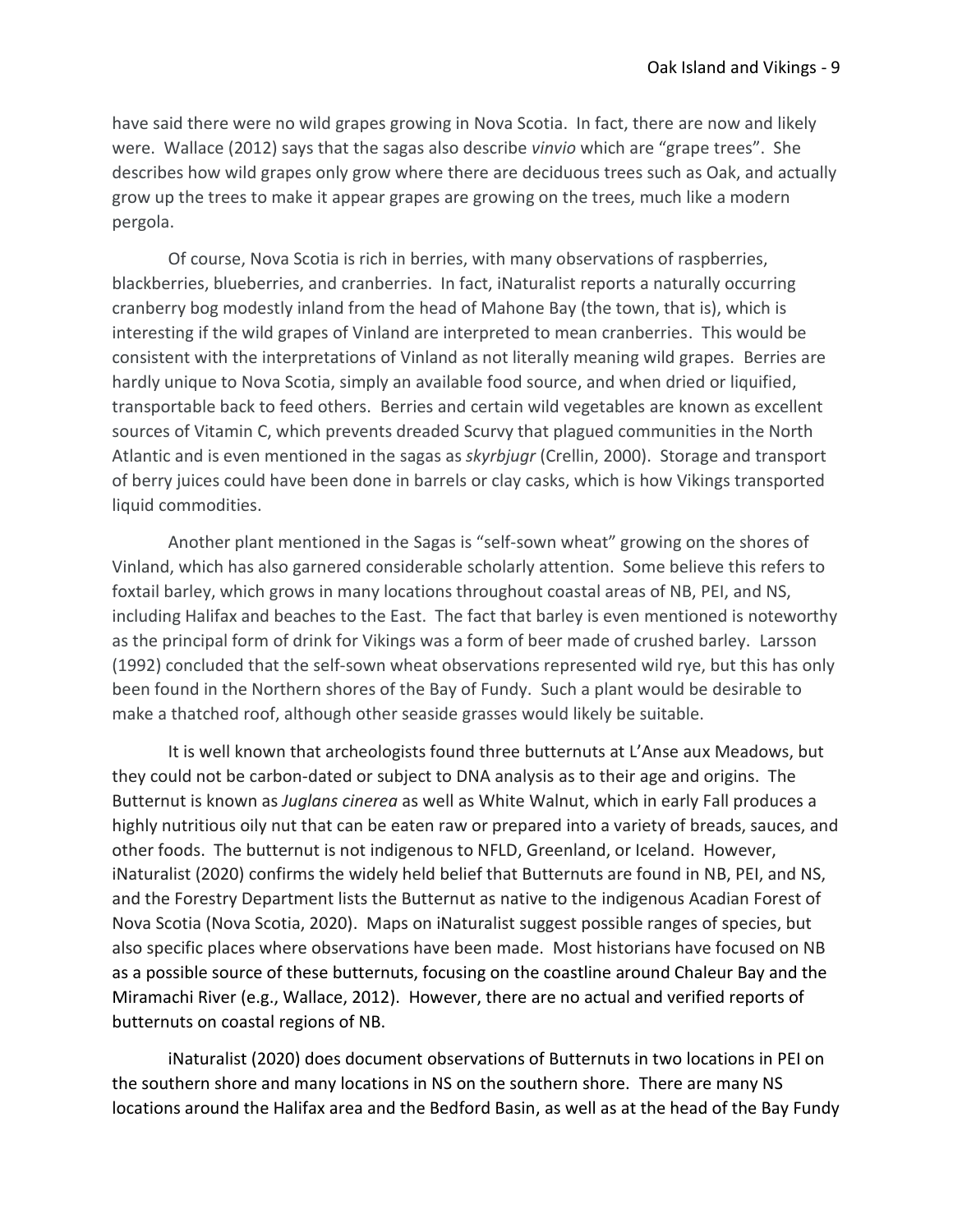in the Minas Basin. Most relevant to OI, there is an observation of butternuts in Mahone Bay on Clay Island, which is a very short distance from OI, just on the other side of Frog Island looking East from Isaac's Point. It is not known if a naturalist has ever made systematic observations of OI's flora, but White Walnuts may well be there also, and if not, Clay Island is only a short boat ride away. No doubt a proposed summer excursion would have brought a skin-covered kayak for local exploration around a suitable place once found, which is how local travel took place in Greenland. Or they could have built one once here, likely from deer or moose-hide. Currently, it is known that Clay Island is owned by the Municipality of Chester who maintains trails on the island, and thus has a considerable number of visitors as it is easily accessible by boat (Chester, 2020; Friends of Nature, 2011). This could bring naturalists on-site to make observations.

A few other things about Butternuts. According to the Committee on the Status of Endangered Wildlife in Canada (CSEWC, 2017), Butternuts became an endangered species in Canada in 2017 due to Butternut Canker. They also noted that Butternuts occur primarily in neutral soils of pH 5.5 to 8, which occur in areas with underlying limestone, and is generally absent from acidic regions. It tends to reach greatest abundance in rich well-drained loam soils. These are the conditions of the East Drumlin of OI: limestone bedrock and well-drained glacial till soil.

Beyond flora and as is noted in the many books about OI, it is in a wonderful location for foraging, fishing, and hunting. Mahone Bay is teeming with fish (e.g., mackerel) and seals even to this day. Salmon rivers such as the nearby Gold River were close at hand (now sadly the salmon are gone) and Salmon is explicitly mentioned in the sagas. There is considerable game to hunt, and deer have even been seen swimming the 400 meters from the mainland to OI (and now photographed using the causeway). Hunting large game was done apparently done by either bow and arrow or spear. For the tips of arrows and spears, the bush craft version of these are made of slate, and the slate bedrock of the West side of OI apparently has outcrops where it is readily available at the surface. In addition, they also used something called a "hunting pit", which is simply a large steep sided pit up to nine feet deep dug into the ground that game could be chased and fall into (Kristjánsson, Einarsson, Jónasson, & Mcaleese, 2012). One such pit was found on East side of the Northern Peninsula of NFLD (i.e., Sops Arm), although it was described as a "trench" and likely to drive Caribou into. However, it could not be definitively dated. However, given MP lore, unknown history, and potential repurposing, any possible pit digging activity is always of interest.

As an island, OI would have provided some protection from possibly hostile indigenous peoples, which in Greenland and L'Anse aux Meadows were Inuit and Beothuk. And being so deep in Mahone Bay, the waters around OI were usually calm and protected from the open ocean. While these conditions are true of many locations throughout the Maritime Provinces, they do not have unusual human activity dated to 1100 AD and the all the history of OI since.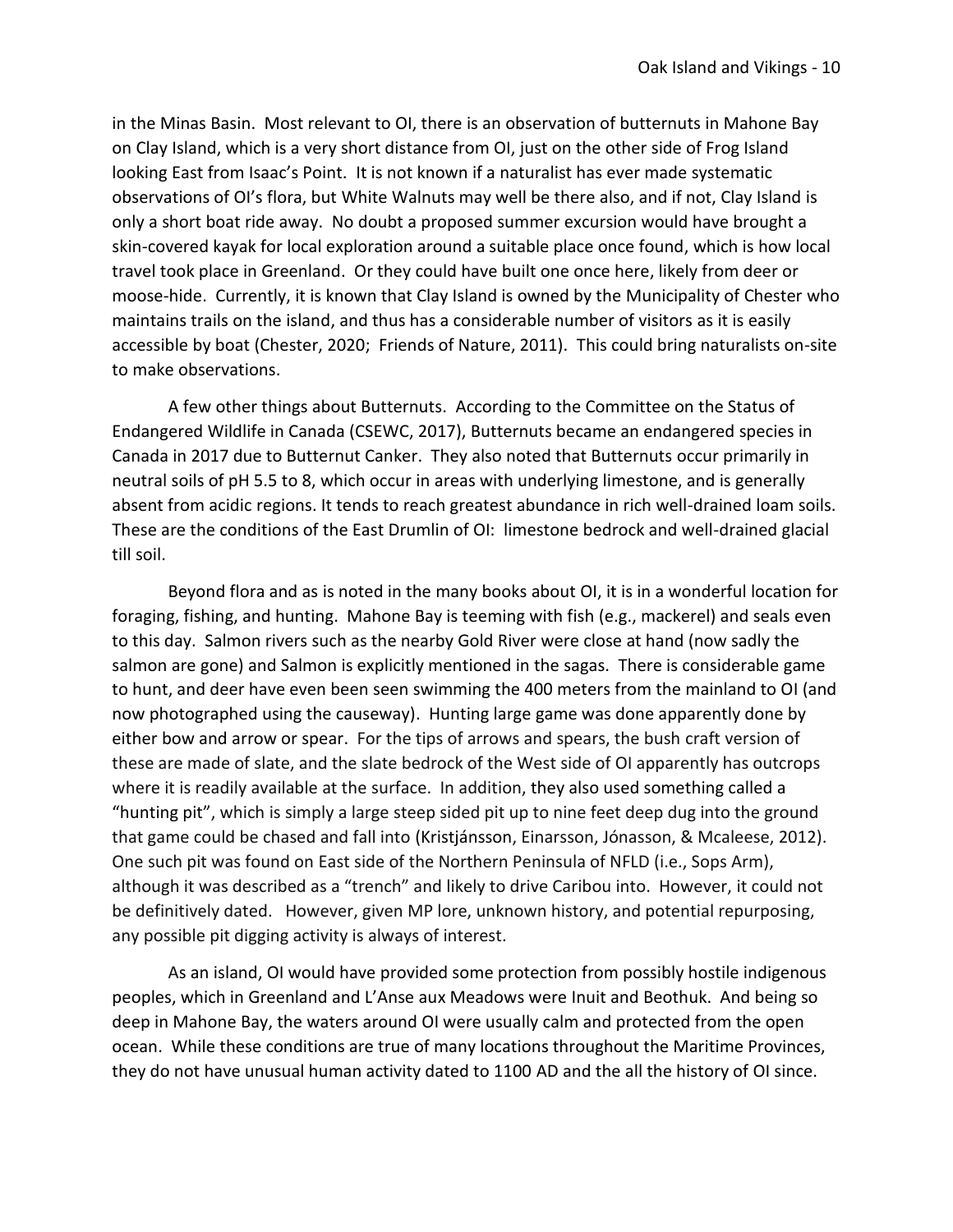#### **Viking Ships Were Made of Oak**

An exciting event was when the *Islendingurï* sailed into St John's Harbour in NFLD in the year 2000, 15 August 2000 to be exact (NFLD, 2000). I was overjoyed to be present at the event, and despite heavy fog, the fireworks went off after dusk. It was the 1000<sup>th</sup> year anniversary of such a voyage credited to Leif Erikson himself, although historically there is no known date for such an event nor verifiable past-presence of Leif Erikson himself. But it does speak to the Millennial celebrations of the Norse being in North America long ago. The first port of call for the *Islendingurï* in her transatlantic voyage to NFLD was L'Anse aux Meadows. The ship was apparently an exact replica of an old Viking ship, called *Gaukstada*, which was found incredibly well preserved in an ancient burial mound in Norway in 1882. That night in St. Johns, this ship looked so small from afar as she appeared through the fog. Built in 1996, it was 22.5 metres in length, 5.3 metres beam, 1.7 metres draft, Oak and pine construction, and 18 tons of wood with 5,000 nails. The relevance to OI lies in the construction of such ships designed to cross oceans. Bruun (1997) among others describe how such ships were built, with trading vessels built wider and with fewer oars than speedier ships for war and raids, the latter being built for speed and thus narrower with more oars. As a summer excursion hope to bring back bounty from a summer of foraging, it was likely a cargo ship called *knörr* (Hurstwik 2020) which would have gone to OI. These boats were largely powered by sail. The *knörr* did not have the famed Viking dragon head on its prow as those were on ships for war and raids designed to terrify.

Greenland relied on skin covered kayaks to get about locally. But ocean voyages required Viking Ships, the kind which brought them to Greenland. The Norse knew how to construct them. Discovery of actual Viking Ships did not occur until recent times, and their engineering rivals those of any ancient civilization because of the construction, keel, and simplicity. But they were built of Oak, the strongest wood known to them for this purpose at this time. The hull was built from many straps of a single piece of Oak slit down its grain by wedge and hammer, then smoothed by axe to retain its natural strength (Bruun, 1997; Espedal, 2017). Saws were never used as they would disrupt the natural strength of the wood in line with the grain of the wood. These thin one-inch thick boards were overlapped and nailed with iron bog nails, packed with hair (or coir?) and covered with either tar (meaning pine tar) or animal fat/grease to be water tight. There was interior bracing. The bow and stern were attached to the hull and keel. They had sails made of wool, which was lowered to be a tent in times of storm. So if you are in Greenland at that time and want to build and repair Viking ships, you have no way of doing so unless Oak is brought from Norway to Greenlanders. But maybe you could find your own Oak.

Archeological evidence suggests boat repair took place at L'Anse aux Meadows and summer excursions and exploration may have sought lumber. While only boat repair is mentioned, it not known why boat construction would have been different, or alternatively, Oak harvested for transport to Greenland. Some sources suggest lumber was harvested from Labrador. NFLD is rich in hardwoods such as Birch and Maple, as well as softwoods such as Pine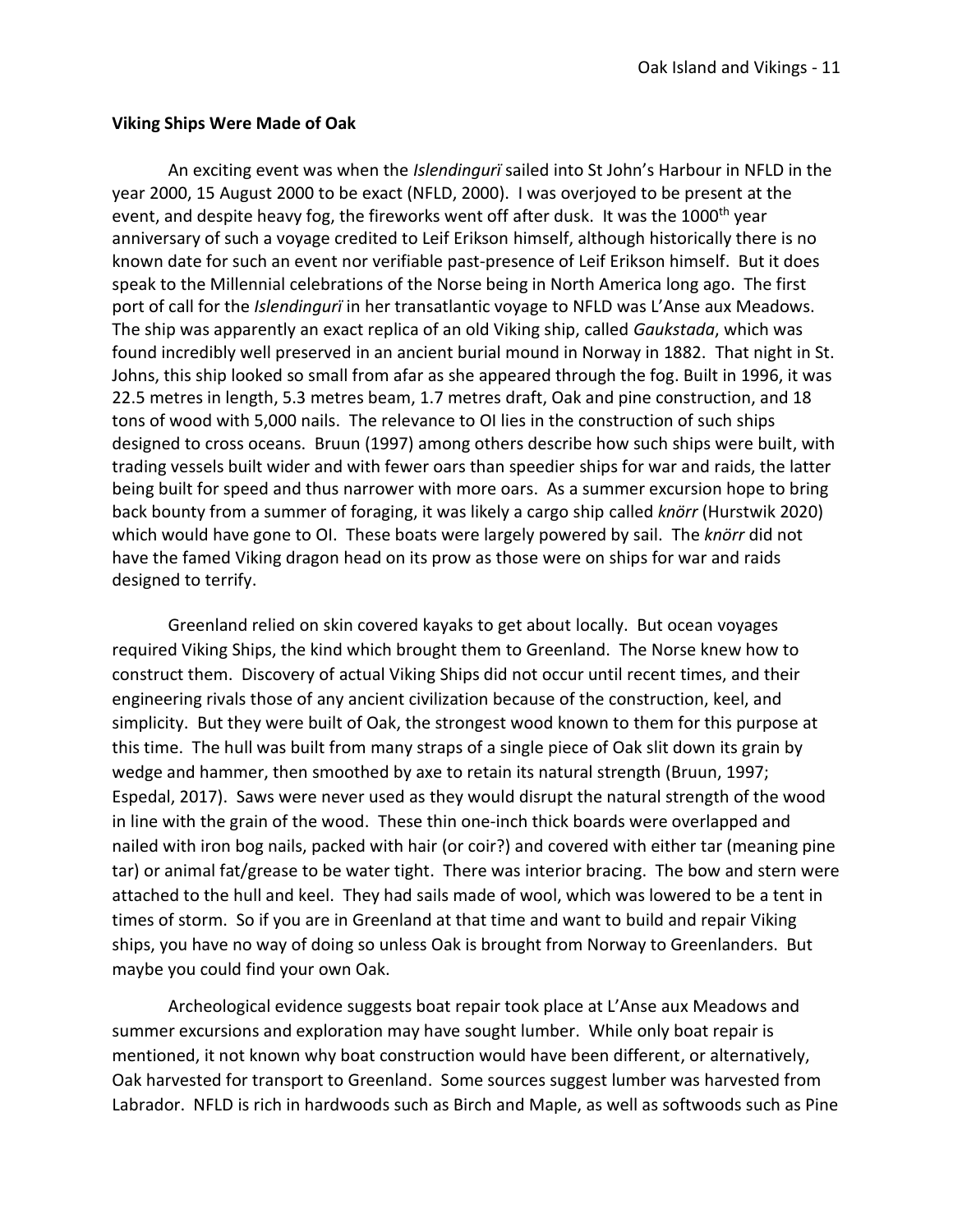and Spruce according to Fisheries and Land Resources for NFLD. It is remarkable that NFLD has no Northern Red Oak or Champion Oak, (*Quercus rubra*), and in fact, no Oaks of any kind. However, iNaturalist shows that the Northern Red Oak is common throughout NB, PEI, and NS, which represent their northern range. OI of course has Northern Red Oaks, and actually continues to have them to this day. I have seen these with my own eyes on tour walking tours of OI I have done. Summer excursions from L'Anse aux Meadows could have been to harvest Oak trees for return to L'Anse aux Meadows and even Greenland. It is unknown what Vikings transported in the way of Oak lumber or how they did it, but if lumber could be transported from Norway to Greenland there must have been a way. Science Norway (2014) describes how Norway Oaks were regularly exported for ship building to many countries and were in abundance there up until the  $16<sup>th</sup>$  Century, but are now endangered due to overharvesting and environmental change.

#### **Purpose, Materials, and Construction of the Paved Area**

As Season 7 of the COOI is over, there have been striking findings in the paved area mentioned earlier. The East side of the swamp near the ocean is deeper than the West side and would have held water 1000 years ago according to geoscientist Dr. Ian Spooner. It may have had an opening to the Ocean, which is exactly what Frog Island looks like according to Google Earth. This shows a large tidal basin between two drumlins, and an opening through the beach structure that permits ocean water to come in and out with the tide. It is possible Ol looked like this. Alternatively, the beach may have been closed off at this point, in which case the East side of the swamp is deep enough that it would be a closed off pond, or one only breeched during storms or the highest of tides. For the sake of this discussion, either account works because the focus is on the East side of the swamp ("inlet") and its relevance for the paved area. By the way, the paved area is not "paved", it is simply layers of rocks, but for consistency, it will be called the paved area.

The paved area has been shown to extend from roughly halfway into the swamp triangle and to the North towards the eye of the swamp. It is roughly rectangular and was reported to be 80 X 170 feet. Recent evidence is that it is under several feet of current swamp sediment, it contains strata of rock material at the bottom, a layer of stones that is about six inches thick, and then large stones in places for capping. Keeping in mind the ocean levels of the time, the paved area would have been just above sea level at high tide. Nothing is known about its purpose, the method of construction, or where the materials came from and how. In keeping with the 1100 AD dates and Viking theory, here are some hypotheses.

First, a look at L'Anse aux Meadows. According to a map of Wallace (2012, p. 11), this site was located on Epaves Bay that had a long and gradual beach. Most relevant, there was an inlet to the sea called Black Duck Brook that Viking Ships could be dragged into for safe keeping, perhaps on the inward side of the shore. Most of the building structures were on a ridge 50 meters North of this brook with bogs on both sides that provided sod for building and good ocean visibility. Wallace (2012) suggested this visibility was crucial: who was coming and going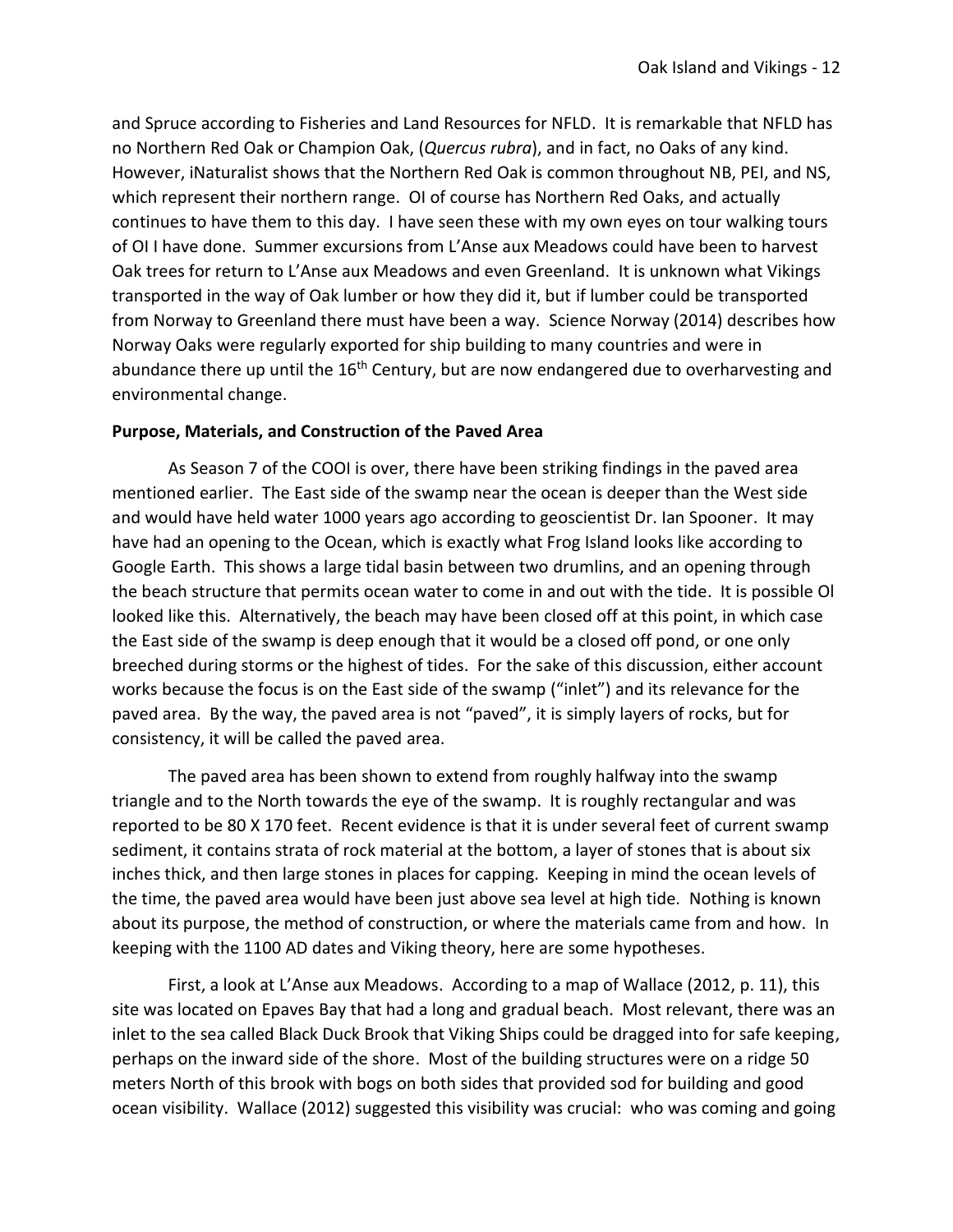and were they friend or foe. There was also a furnace hut close to the south side of the brook with kiln and forge capabilities. OI has many of these features: an East Drumlin for living activity and an inlet for boat safe-keeping and other unknown activities. It would be attractive and familiar to Vikings on a much smaller scale for a much smaller crew.

So what purpose would a paved area at the end of the inlet serve? As suggested on COOI, the structure was very flat with only a slight back-to-front grade. It could have been built for drainage. It would not hold water and thus make activity in the inlet area possible. The COOI show has suggested it would facilitate "on loading and off loading" of boats, which makes sense and perhaps other unknown "industrial activity". Such a structure would be regularly cleaned by rain and dried quickly by sun due to the drainage. Without a paved area, the end of the inlet would have been soil and quickly turned into a mud-pit. From what is visible on COOI, the rocks are rounded. The paved area makes sense. As suggested by Ian Spooner, a small scale version of this happens to this day at freshwater cottages with a soil earth shoreline. The first thing the cottage owner does is gather rocks and throw them on the shoreline so they have a stable and clean entry to the lake. The function is essentially the same. The magnitude is not.

The paved area is large and purpose unknown, but here is more speculation based on the date of 1100 AD and Viking theory. First, it is known Vikings drydocked their ships. To protect the ship from deterioration from water organisms, ships were dragged onshore when not used for periods of time. Keep in mind the ship to a Viking was everything, the only way of returning "home". This would preserve the hull of the boat during a summer-long dry-dock and allow inspection of all its seams. Archeological evidence of Viking ships found suggests they were regularly beached out of water based on significant wear that has been found on the keel, consistant with drydock (Hurstwic, 2020). It would also make the boat harder to steal by potential native raiding parties should one appear, an event that would essentially strand the Vikings in perpetuity. The ship-craft was apparently highly skilled so they would have neither the skills nor means to make another one.

This would take up some space, but not much of it. Second, the paved area would provide considerable clean and dry work-space. As only parts of the paved area have been exposed, it is not known what archeological remains are there, but these could include evidence of fire pits and simple building structures. In keeping with the Viking theme of summer foraging activities, a smokehouse for the smoking, dying, and preserving of fish and meat is possible, particularly salmon and mackerel, for the Winter months back at L'Anse aux Meadows. These can be made entirely of wood simply by tenting a smoldering fire and suspending fish over the top on a sapling skewer. On the other hand, if a living structure were built on the East Drumlin as was suggested earlier, fish and meat could be dried and smoked simply by suspending it high in the smoky rafters of the structure. This technique that was apparently commonly used, although unsightly to the dwellers. Other activities on the platform could be simple carpentry of implements, rending berries into juice for the return home, making clay pottery from the clay of the eye of the swamp to construct casks for the transport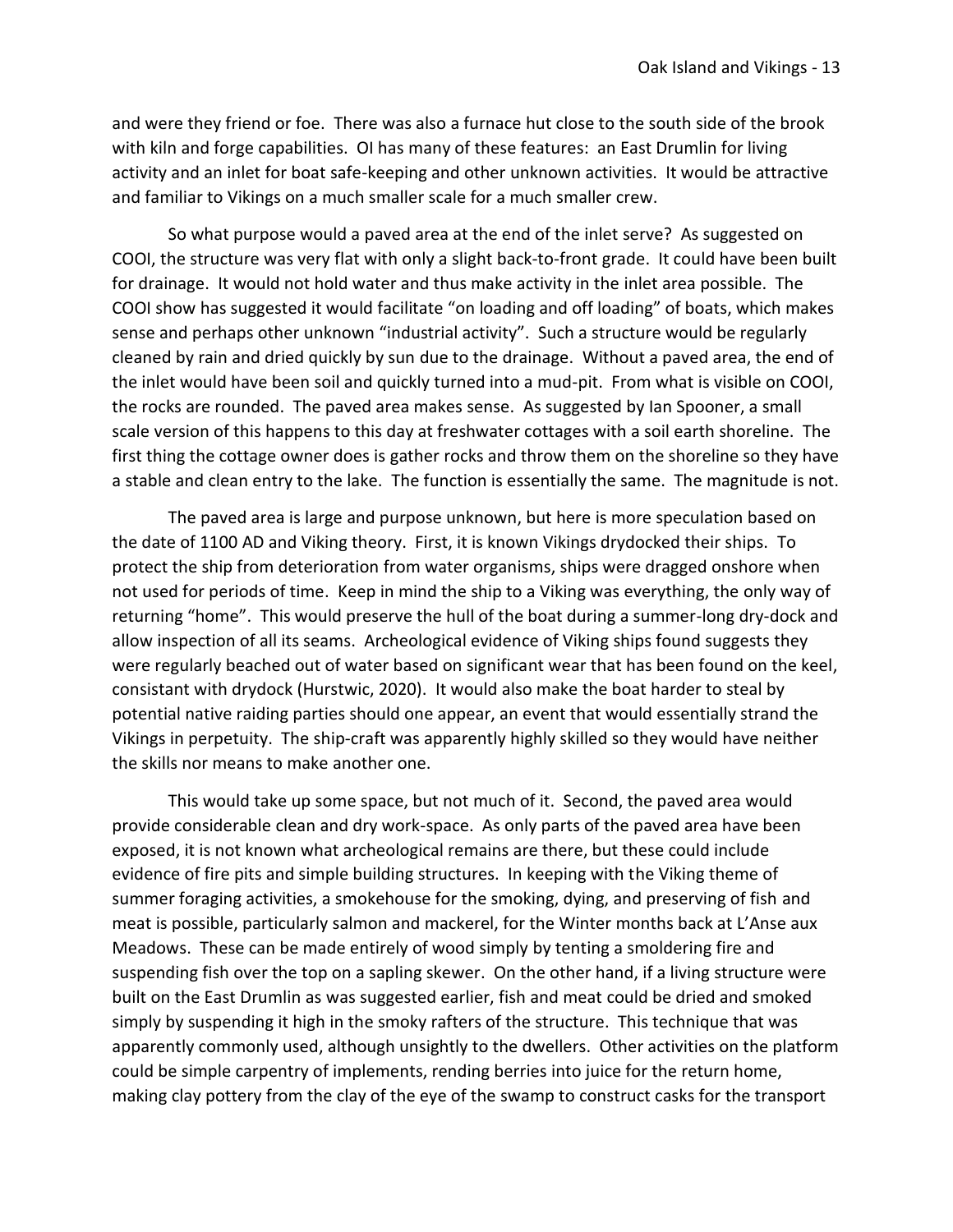of goods, and maybe even simple canoe construction from moose-hides over wooden frame. Moose were plentiful in Nova Scotia at that time, although now in Cape Breton due to overhunting. In terms of large game, Mi'Kmaq regularly hunted moose and deer in the region. Metal tools were rare and consisted mainly of axes, which would never be left behind, so the platform should contain no metal artifacts nor ceramic ones from this time period (the Vikings did not have ceramics other than wealthy ones back in Europe). The paved area could even have been used for tents as temporary living space with a bed of boughs laid over top, providing a smoother floor than the stones, but I think over time a living structure would have been built on the East drumlin, particularly if summer excursions were repeated.

Turning to materials and construction, there are three options: materials came from the beach, the surface of the land, or the subsurface of the land. First, the stone material may have come from the beach. Given the size of the paved area, a considerable amount of material would have to be moved for its construction from the beach about 150 meters away. The East inlet could have been used to do this. It would have been easy to build a large raft out of local trees, with alders, fir, and pine providing the maximum buoyancy and thus maximum loadpotential of material. Whatever was needed of beach material would be loaded on the raft, and then the raft floated down to the other end of the inlet, where material could be piled and the paved area built. As the inlet has no current, this could have been done simply by poling or dragging by rope. Given the size of the paved area, many trips would be needed. A rough estimate is the about 250 cubic yards of material would need to be moved if the Vikings built all of it, or alternatively, a smaller amount if they only built part of it and more was added later by others.

From what I have seen on COOI, the layer of rock and stone is not highly structured like a rock wall, simply a layer of smaller rocks. This would drain the paved area and give a clean working space, not unlike working on a rock beach. Over time, the paved area became under water and sediments buried it to its current location several feet under sediment. In current times, it would serve no purpose, but with the swamp drained and digging taking place, it would resume its role as a water conduit as seen on COOI. Back at the Ocean-side beach, recovery would take place after the removal of rocks: they would be replaced by natural beach processes and thus look not much different today, although Charles Barkhouse suggested on an OI tour the beach by the swamp "looked different" (and I cannot recall how).

Second, platform materials could have come from the surface of nearby land. This would simply involve gathering moveable stones and throwing them onto land at the end of the inlet at that time. This involves the least work, and glacial till near the swamp has ample material to choose from. But neither of these beach nor land surface explanations and building of a paved area at the end of the inlet really account for its vast size.

Thus there is a third explanation to account for the materials for the paved area. They may have come from underground activity. What if there were tunneling activity at the edge of the swamp? Both sides of the swamp have slopes, but it is the East side where a tunnel could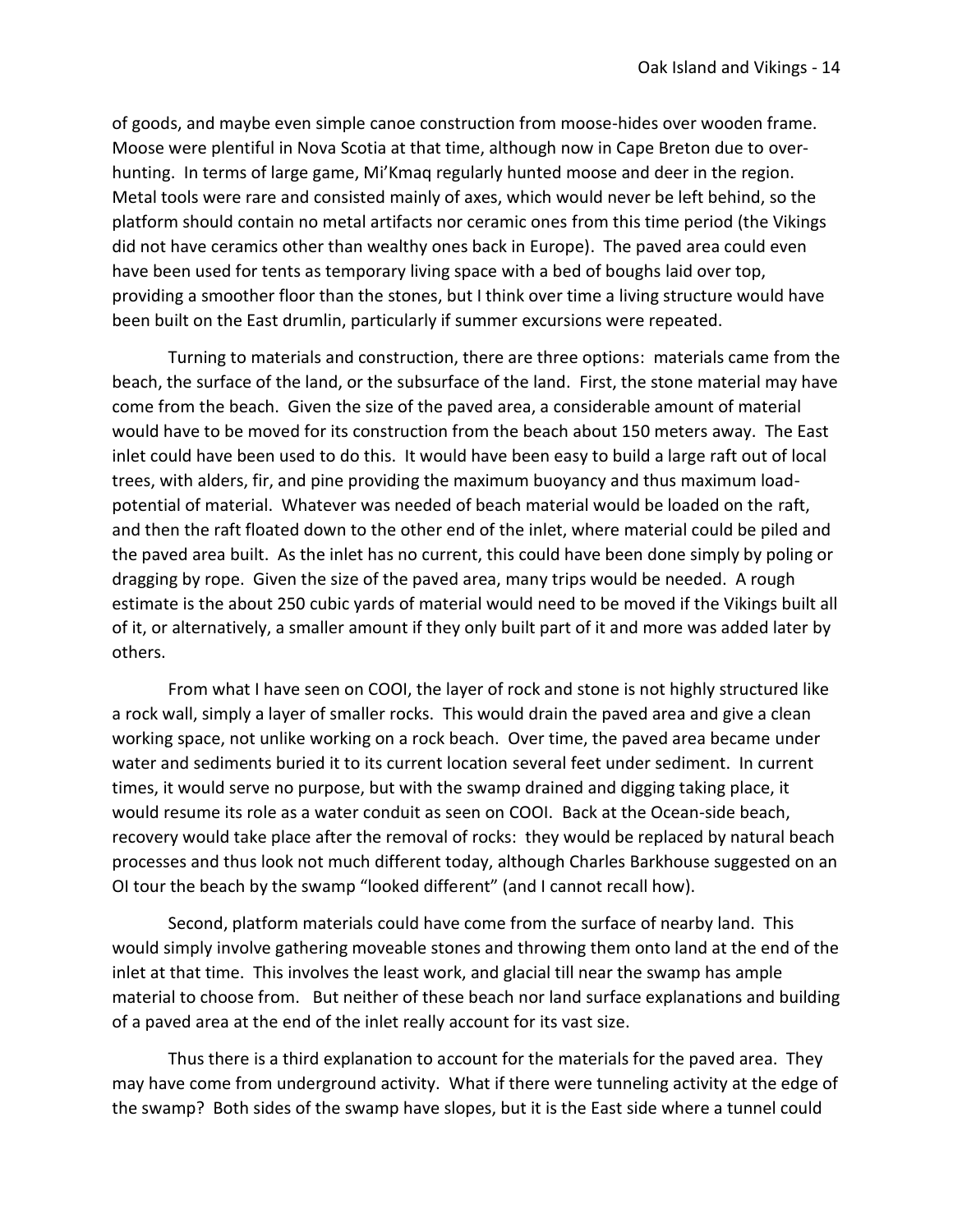be dug through glacial till at a horizontal or downward angle. If such activity were to be hidden, the easiest way to hide tunnel materials is simply to throw them on land at the end of the inlet. If the goal were to ultimately hide this activity, these tunnel tailings would be distributed flat rather than in a pile, and then the ocean inlet closed and swamp ultimately flooded. This is the simplest method of disposing of tunnel tailings and then hiding an entry. The MP is quite far from the paved area, so this tunnel proposal is not necessarily related to MP activity. Digging 250 cubic yards of till in a 6X8 foot shaft means a tunnel up to 300 feet, although a horizontal tunnel can only be 120 feet with no air vents. This would take you under the East Drumlin but North West of the MP. Another underground source of material would be the swamp area itself if part of it were hand dug.

It is unknown whether the slopes up from the East side of the swamp have been fully explored because the swamp was largely ignored until Fred Nolan took interest, and he seemed interested something being IN the swamp. He did build a "road into the swamp" for drilling purposes at what would have been the end of the proposed inlet, but these remain in place to this day (built in 1976 according to one picture, but shown to this day by vegetation able to grow on this feature due to elevation and thus lower water-level depth). From what his son Tom Nolan said on the show, his father was unaware of a vast paved area in the swamp, but the full extent of his thinking on the matter is not known. Fred Nolan drilled where he did in the triangular-shaped swamp for some reason, perhaps because it was in the center. Parenthetically, in a drilling activity on the COOI from the end of Fred Nolan's road into the swamp, the paved structure appeared at the same depth it appears elsewhere.

But the paved area may have disappeared after Viking activity as it became overgrown with vegetation. Alternatively, it could have been repurposed by any later visitors to the Island and may have attracted them in the first place as it would lead to the obvious thought "something happened here". Some of the wood and swamp finds date human activity in the 1600s. The eye of the swamp would have been an easy source of freshwater. Clay may have been continued to be needed, as suggested by the original Money Pit story, i.e., the "clay on layers of logs"). And whatever else might have happened later. This would lead to other activities and finds from dates in the 1600s. But something happened that would eventually turn the swamp into its current form, which could have been the closing of the ocean access by depositors or natural processes to bury until now whatever happened in the swamp.

# **The Canopy Oaks**

What OI does not have anymore are the large Canopy Oaks, which can be seen in pictures dating back to the 1930s. According to R.V. Harris (1967), these Canopy Oaks died suddenly around 1960 (around when his 1958 first edition came out). He attributes their demise to black carpenter ant infestations (p. 5), which is a little suspect as carpenter ants create nests in the inside of trees eating the middle pulp and do not always kill a tree or do so very slowly. This idea would also require the simultaneous infestation of all Canopy Oaks which were scattered throughout Isaac Point at the roughly the same time, and killing all of them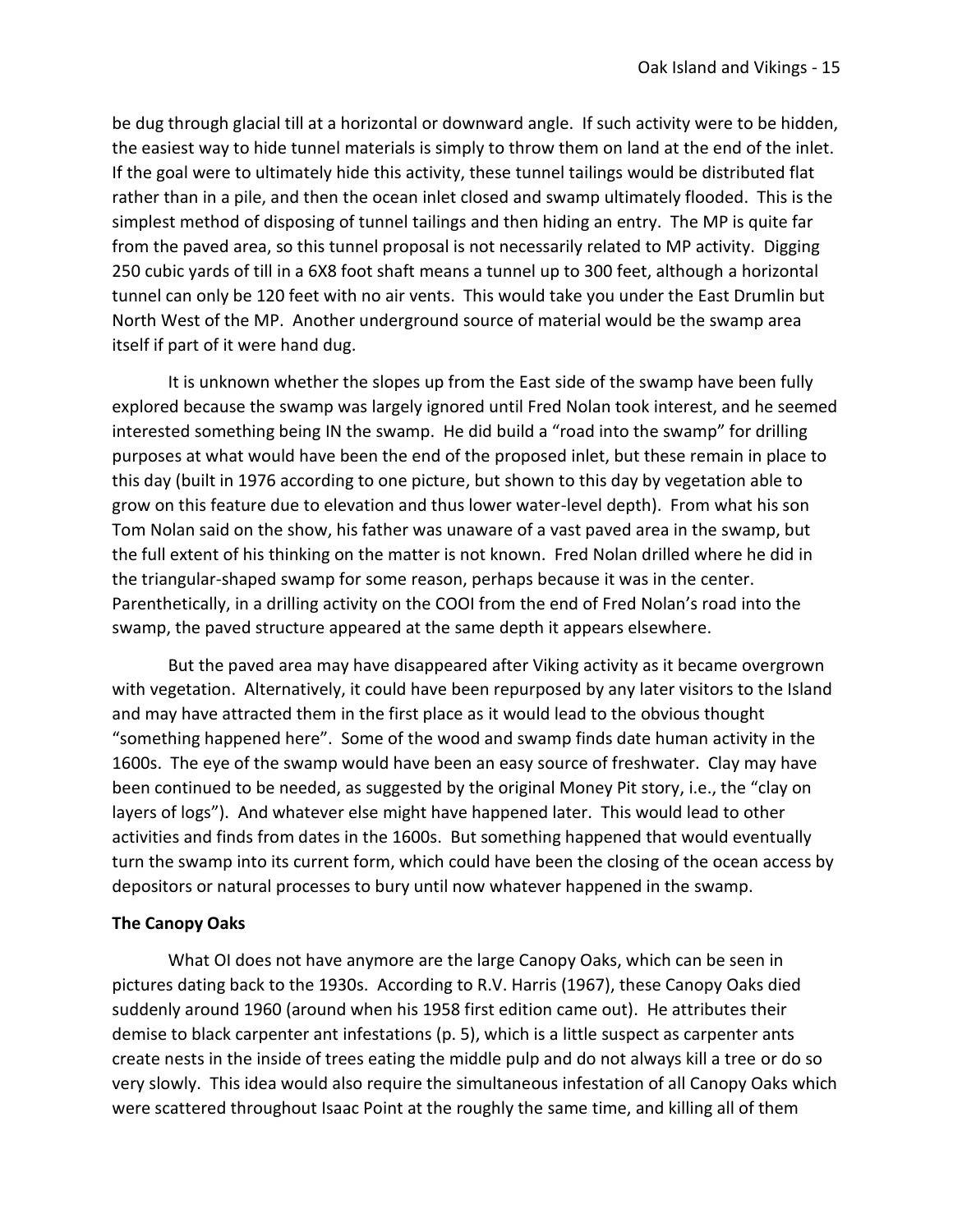within years of each other. It should be noted that the Canopy Oaks were never formally identified by a botanist and no samples remain unless there are still stumps on Isaac's Point or someone kept acorns, such as the Restall Family's presentation of acorns in this season of COOI. But there is no doubt the trees existed and contributed to the lore of OI.

Some people maintain these Canopy Oaks are simply Northern Red Oaks growing with few lower branches because of a higher canopy. I find this hard to believe as there are currently Red Oaks on the Island that bear none of this shape even though some are in deep forest. Others suggest these Oaks are some other unknown variety of Oaks, perhaps from elsewhere in the world. Driscoll (1929) suggests these trees were Southern Oaks (*Quercus virginiana*) and he would have seen them*.* This is an evergreen Oak found throughout Southern U.S. States, although their range does not go much further north than Virginia. This oak variety has one of the smallest acorns (Aizen & Patterson, 1990). On the other hand, if they kept leaves throughout the Winter, this would be readily observable and passed on by those on the Island even without botanical training. Regardless, the fact that they are not on any of the 100s of Mahone Bay Islands is extremely unusual. But they would make OI easy to locate for as long as such trees existed. These trees contributed to the current name OI, which was called Smith's Island and for a brief time Glouchester Island prior to around 1790. It was renamed OI just prior to the discovery-story of the Money Pit under the branch of an Oak Tree five years later. Which is uncanny timing.

Were the Canopy Oaks indeed some kind of Oak Tree, they would be a huge resource for Vikings given the practice of a ship's length being dictated by how long Oak boards are. Canopy Oak trees remain a mystery on OI, but they certainly had long trunks. Local Red Oak tree trunks branch out after only 10 feet or so and the biggest is only 20 to 30 meters, and up to 50 meters in height. But the Canopy Oaks would have been worth gold to Vikings if they were there at that time and would been a valuable commodity to ship back to Greenland (Wallace, personal communication, 11 February 2020). Nuts were also part of the food supply for ancient explorers by sea, and acorns can be eaten once roasted to reduce their tannin content. It is possible that if Canopy Oaks are some introduced species of Oak, they may have been brought to OI as a food source and then distributed throughout the island by squirrels who found the food cache.

It is also possible that the "Canopy Oaks" were not Oak trees at all. Their identity may have been a modern invention related to the equally modern myth that "all Oaks and seven men must die" before the treasure is found, which I believe came from a literary work in the mid 1900s. While Canopy Oaks have been referred to as such, we have no verification by botanists, and they do not look like pictures of any Oaks I can find. So the "higher canopy" explanation is possible, and we are blinded by the unnatural shape of ornamental trees growing with no competition for sunlight compared to those growing in a forest where competition is high. Note that Google pictures of trees are always standing alone, not in dense forest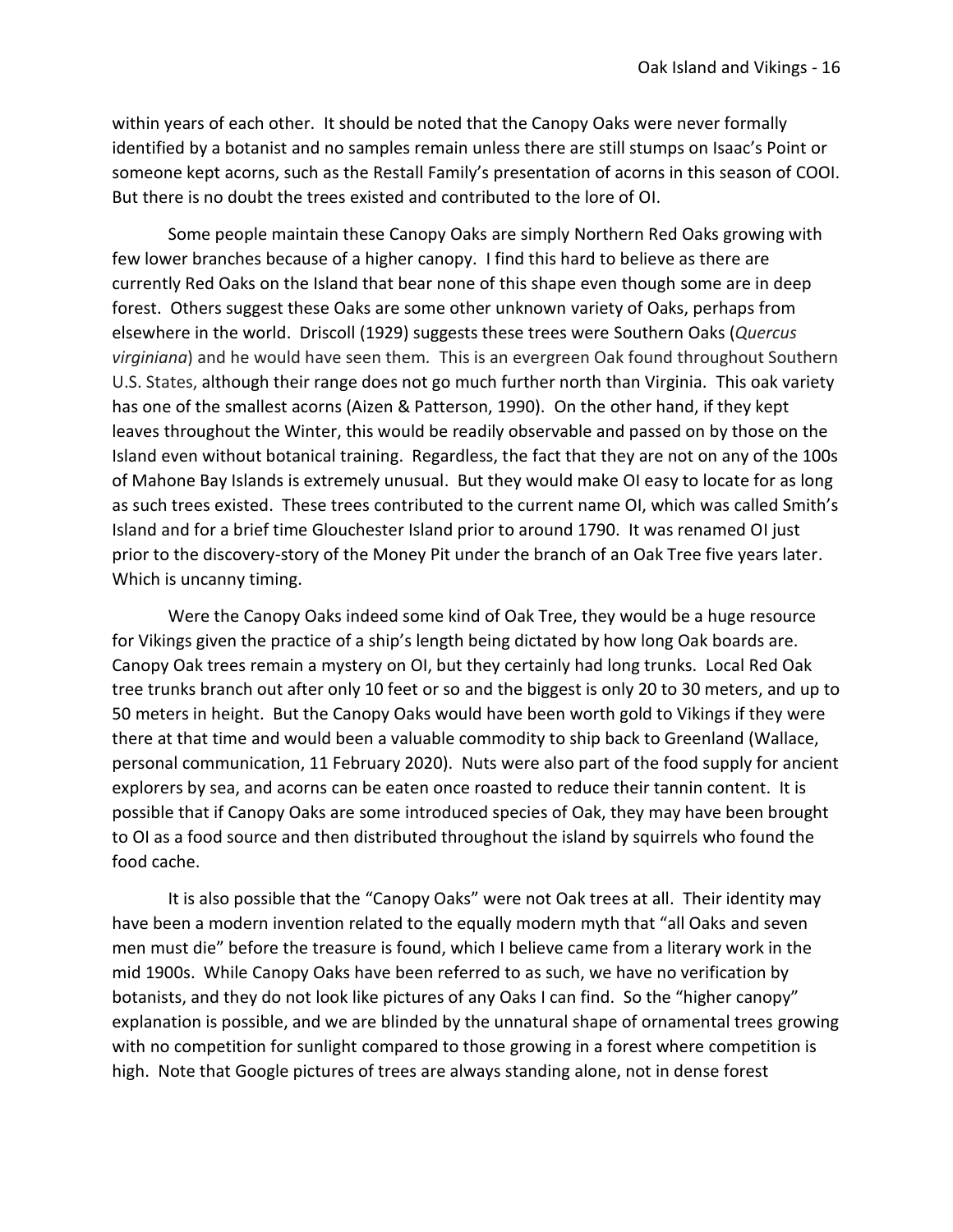competition. Until identified, there is another explanation to be considered: what if the Canopy Oaks were not actually Oaks? Could they be Butternut trees?

According to CSEWC (2017), Butternut trees must be in the overstory to survive in closed-canopy stands. In other words, their growth effort is put into gaining height before branches are spread out to maximize their photosynthesis potential of leaves above those of others. Butternuts can grow as tall as 60 feet, which gives them that capacity, comparable to or exceeding that of Red Oaks and various conifers. When other trees are cut down, the Canopy stands out from their overstory needs and height. If in a stand of Red Oaks, it would be the Oaks that would be cut down to provide the massive amount of timber necessary for all the OI depositing and search tunnels. If the Canopy trees were Southern Oaks, why would they not have simply been cut down for timber like their Northern Red Oak cousins? Why were they selectively left alone during all the MP activity which would have used many thousands of board feet of timber? White Walnuts are a softer wood good for carving but not useful to shore up tunnels. Of course, as an ornamental tree in someone's yard, White Walnuts are much shorter and lush as there is no competition for sunlight. But in Canopy competition, they would grow as high as possible and then branch out.

If this speculation is true it leads to another explanation of "where did the Canopy trees go on OI?". Apparently indigenous White Walnuts have been dying thoughout the 1900s from Butternut Canker, and are now an endangered species (CSEWC, 2017). Butternut Canker is an airborne fungus which could have attacked all remaining Canopy trees at once given it appeared in North America as early as 1940. Apparently, the fungus attacks the Canopy and then works down the trunk, killing even mature trees (TreeCanada, 2020). That would account for the loss of the majestic canopy trees seen in photographs from the 1930 photograph apparently around 1960 (Harris, 1967) and disease tends to attack all trees in the same area, much like we saw in more recent Dutch Elm Disease. Red Oaks did not all die and some are alive and well to this day. This means OI may well have a lush flora history of White Walnut but not anymore, so an investigation of any residual stumps would be helpful. Even a current failure to find White Walnut on OI does not negate this idea. In the defense of past peoples on OI, the focus was on digging and treasure, and an appreciation of flora, historical change, and biological evidence of history on OI would never have occurred to them to even document, except in passing.

There is one other thing to note about White Walnut. Harris (1967) describes how after the "Canopy Oaks" died and were cut down, a trunk of one was examined. An inspection of the bark apparently revealed "strange markings" on one and an "embedded knife blade" which had broken off in the tree. Who knows where this artifact is. But something little known about Walnut trees is that they can be tapped for syrup, much like a Sugar Maples to make maple syrup (Hammond, 2016). Which would involve creating a tap through the bark in spring and cutting in with a knife to harvest sap. Mi'kmaq apparently made syrup as early as 1600 and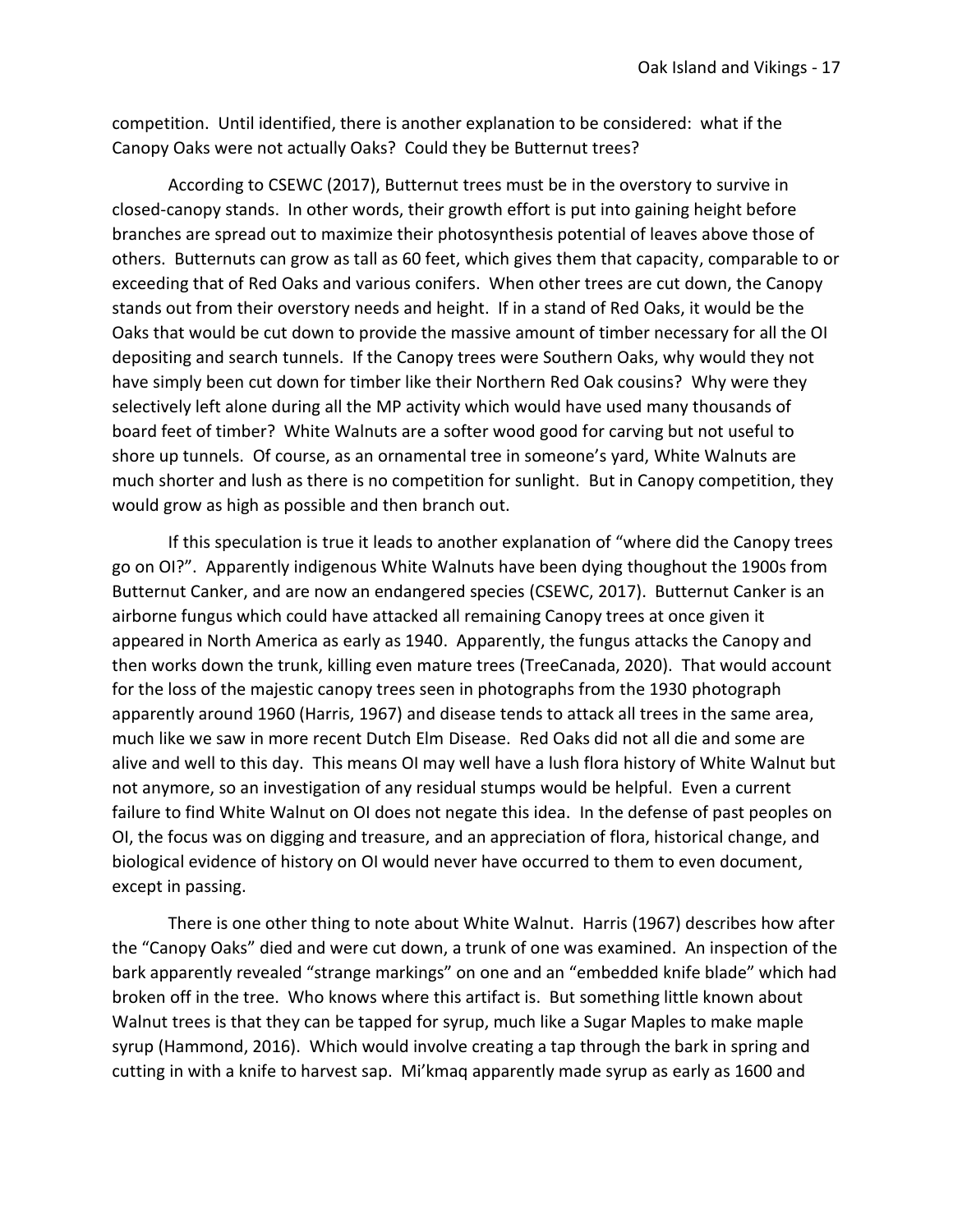some sources credit the idea came from *Glooskap* himself. However, there is no known history of Vikings making syrup, with their only source of sugar coming from honey.

#### **Conclusions**

Did Vikings walk on OI? Sadly, we will never fully understand the depth of such a hardy people so advanced in transportation, navigation, and bush skill. In the absence of hard archeological evidence such as that found at L'Anse aux Meadows, the answer at this time is simply "do not know". But the orthodoxy that Christopher Columbus "discovered" America is gone: Vikings were the first Europeans here, "here" meaning the home of indigenous Mi'kmaq. Mi'kmaq are known to be semi-nomadic leaving little in the way of an archeological foot-print. They had settlements in nearby Martin and Gold Rivers and they may have had a day trip to hunt game on OI, but why would they build stone-works in the swamp? The COOI show has revealed evidence of human activity dating back to around 1100 AD. This is a date when the Norse were known to be in NFLD and their sagas speak of excursions from that base to the far edges of Vinland to a destination called *Hóp*. There are few other options for human activity on OI other than Mi'kmaq or some other explanation such as Basques, Mayans, or some early Templar voyage. The goal of this report was to review evidence consistent with scholarly inquiry and archeological discoveries to suggest a fit between what is known and the possibility that OI may have been visited by Vikings.

The history of OI shows evidence of many peoples walking the Island over the ensuing centuries including Spanish, English, and French in stories related to depositing and hunting for treasure(s) or other artifacts. These stories are recounted in many books about the Island's rich, sometimes tragic, and painfully hard to understand history. Absent from these books, however, are any theories about activity as far back as 1100 AD. If Vikings used OI for summer foraging from L'Anse aux Meadows, they would have been the first Europeans there and may have shared information about its existence to others. Vikings were converted to Christianity, and, in fact, Bishops were in place in Greenland and Iceland, who may actually have been scribes of the sagas that mention Vinland. Vikings were close allies of Templars and may even have been involved in the Crusades with them. As the Norse travelled and traded throughout Europe, word could have been carefully shared about this location and how to go there, although such word would have been highly prized and treated in a secret fashion by some. It may have gone no further than the King of Norway or those in charge of Greenland, Iceland, and Orkney Islands. If there is (or were) treasure or artifacts on the Island, it could have been at the hands of subsequent peoples who used this information about OI for their own activities centuries later. But given the absence of any available information, this would been either the highest of secrets, or alternatively, just a fairy tale.

The stone paved area is a new feature of the swamp discovered this season on COOI with an unknown purpose. It would have been made with stone material that could have come from three possible sources: the beach, land surface, or beneath the land. If the Vikings were on OI for foraging, those dates would likely be in the 1000s AD given L'Anse aux Meadows was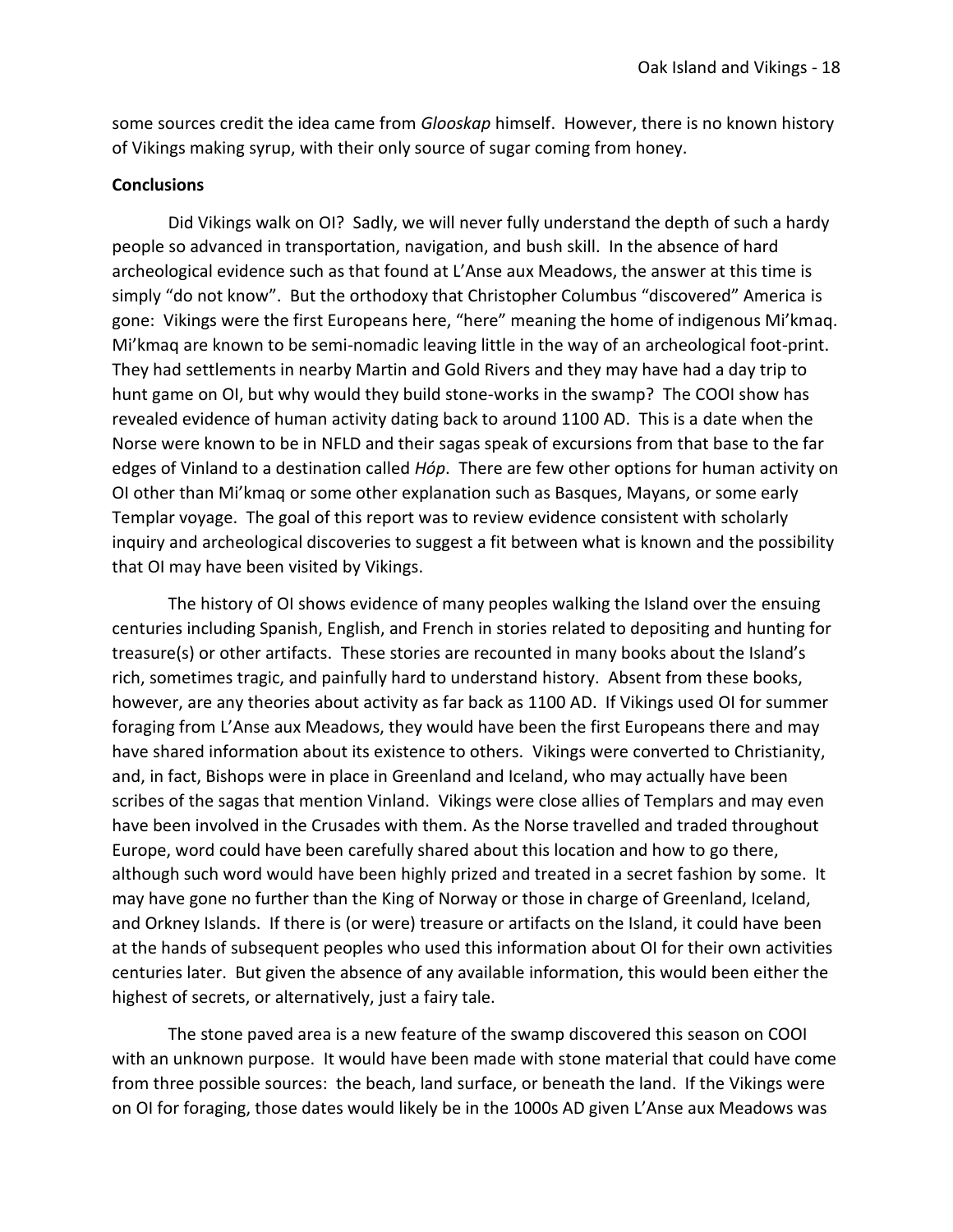abandoned around 1100 AD, but this still overlaps with the confidence internal of dates of the "crushed stick" found in the paved area. It is possible that Vikings built no paved area at all or a smaller version of the paved area for docking and some work. This report explains how material could have been rafted across the east inlet from the beach or simply from stones on land. The vast size of the paved area raises the alternative explanation that the material came from underground tunneling on the East side of the slope of the swamp, made flat so as to be ultimately buried in the swamp. There is no evidence for this hypothesis, but the paved area is so new its origins need to be examined. Dates in the 1100s AD could still involve Vikings returning or leading others to an Island they knew well, and the paved area expanded. The others would most likely be Templars given the dates and close association with Norse.

Have Vikings been considered by OI authors? Driscoll (1929) first suggested the Norse were on OI, although his theory is that Vikings were also depositors, whereas the current report only describes them as visitors. D'Arcy O'Conner (2018) wrote that "Some have thought that Oak Island and the immediately adjacent mainland had been the site of a Norse settlement and that it may have thrived for many years" (p. 70). However, he then discards this hypothesis based on Money Pit and other wood samples failing to carbon date before 1500 AD as well as the presence of coconut fiber to which Vikings should not have access. He wrote this before current evidence of "features not explained by nature" in the swamp. Note that the current proposal disconnects the potential of early Viking presence with activity related to later depositing and searching for treasure or artifacts. I cannot find other meaningful consideration of Viking involvement in other contemporary books other than Randall Sullivan's (2018) review of the 1398 voyage of Henry Sinclair, Earl of Orkney, and possibly other Templars to the West following old Viking sailing routes. Nadudvari (2016) made this proposal as well. Zena Halpern (2017) described an even earlier Templar voyage in the 1100s to North America by a Ralph de Sudeley, and "landing on an Island of Oaks", and relates the route of this voyage to the Norse. So there are other ideas out there that go beyond the scope of this report.

This report has fragmented OI history into three phases: the initial discovery in 1100 AD by Vikings, return visits by other groups, and then "modern times" starting with the initial Money Pit discovery, settlers, and search attempts. I now call these times "Discovery", "Depositing", and "Searching". It helps you organize the finds as they are reported on the COOI show as dates of features and artifacts need to fit a time frame in addition to a people. I wrote this before the COOI season 7 finale in which the Laginas and cast essentially did the same thing: laying out dated artifacts across the centuries from 1000 AD to current times. I would disagree with the early part of the timeline, which lists "Norse Exploration" in 1200 AD as I think it is earlier. Clearly this report is focused on Discovery. Notice this report is silent about finds in the Money Pit, Smith's Cove, Nolan's Cross, Coconut Fiber, and other OI features and artifacts. This report is also silent about who subsequent peoples and their activities were. According to the proposal of this report, those came later. If Vikings are established as a fact on OI, it then leads to new inquiry into a "missing link" between them and potential depositors and searchers that came hundreds of years later, which may point in specific directions. There is an absence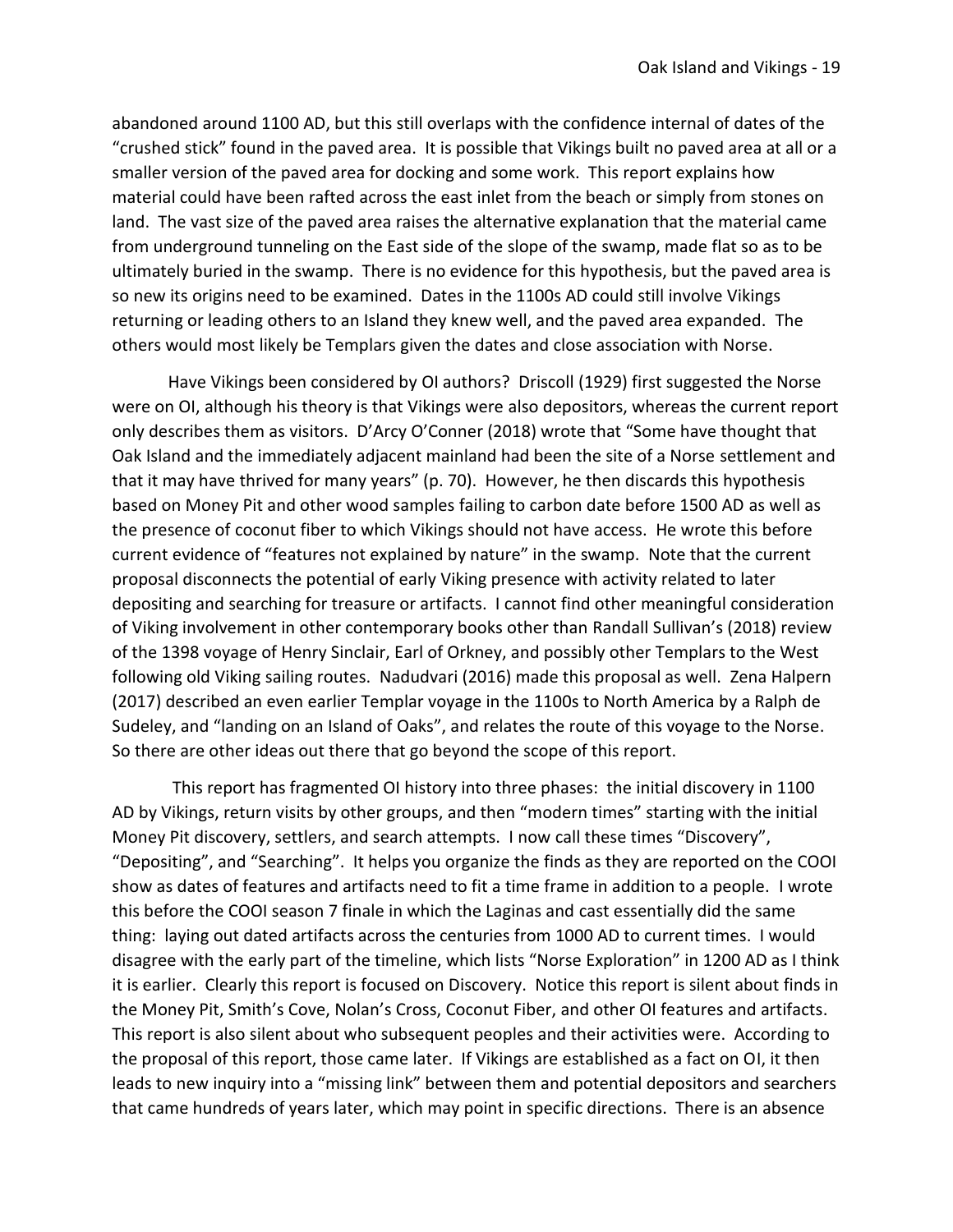of thought from many theories of OI that propose the World's valued treasures or wealth would simply be sent to place that was not known to exist. European knowledge of the place is important and Vikings could have been the first Europeans on site. And OI may indeed be *Hóp,*  or some similar place where Vikings had summer excursions for resources. This may be the starting point of a complicated, long, and secretive series of activities over Centuries. But the starting point.

#### *Notes*

*This report was written and revised throughout season 7 of the COOI, which has now concluded. Obviously some thoughts presented here are purely speculative. This report was inspired by discussion with Dr. Ian Spooner and Doug Crowell January 2020 about publicly known facts of Oak Island, and they are thanked for their insightful comments, animated discussion, and direction to some of the original sources since that time. Alessandra Nadudvari, Teresa Pendleton, Laird Niven, Terry Deveau, Cyndi Bussey, and Birgitta Wallace are thanked for their comments. Many other Oak Island FB group participants too many to name are thanked for their dedication to the Hunt and on-line discussion over the past five years. Dr. Doug Symons is a Psychology Professor with a science background at Acadia University, Wolfville NS, B4N 2R6, Canada, and can be contacted at doug.symons@acadiau.ca*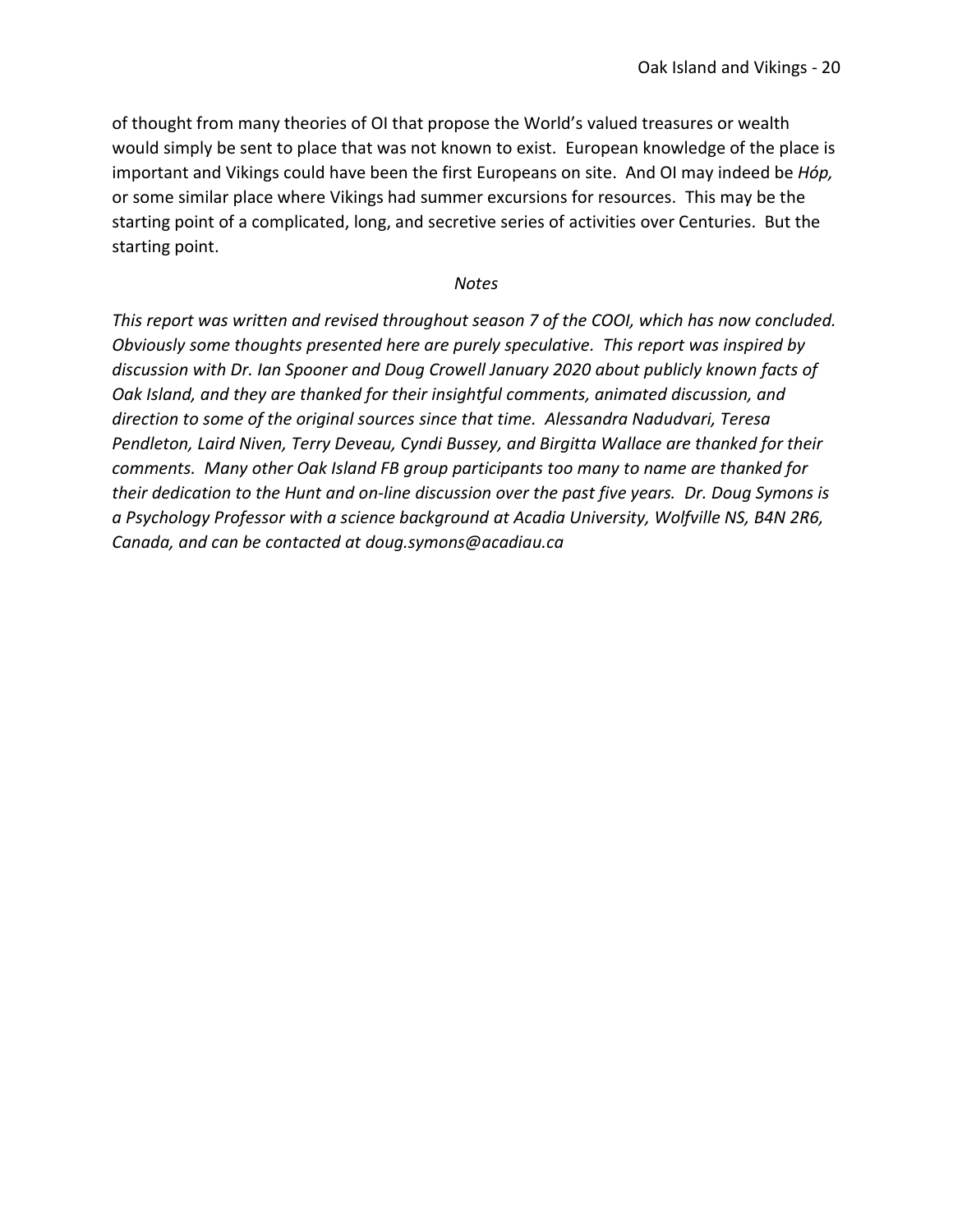## **References**

Aizen, M. A., & Patterson, W. A. (1990). Retrieved from [http://bcs.whfreeman.com/WebPub/Statistics/shared\\_resources/EESEE/AcornSizeAndOakTree](http://bcs.whfreeman.com/WebPub/Statistics/shared_resources/EESEE/AcornSizeAndOakTreeRange/index.html) [Range/index.html](http://bcs.whfreeman.com/WebPub/Statistics/shared_resources/EESEE/AcornSizeAndOakTreeRange/index.html) on 5 May 2020.

Anchukaitis, K. J., Cook, E. R., Cook, B. I., Pearl, J., D'Arrigo, R. D., & Wilson, R. (2019). Coupled modes of North Atlantic ocean-atmosphere variability and the onset of the Little Ice Age. *Geophysical Research Letters, 46*, 12,417- 12,426.

Bruun, P. (1997). The Viking ship. *Journal of Coastal Research, 13*,1282-1289.

Chester (2020). Retrieved from<https://chester.ca/recreation-parks/municipal-islands> on 7 February 2020.

Crellin, J. K. (2000). Early settlements in Newfoundland and the scourge of Scurvy. *Canadian Bulletin of Medical History, 17*, 127-136.

Deveau, T. J. (2020). Personal communication, 3 May 2020.

Driscoll, C. B. (1929). The Oak Island Treasure. *The North American Review, 227*, 685-698.

Ekman, M. (2016). The Midwinter Sun at Viking settlements in North America and the North Atlantic Islands – Calculations compared with the Icelandic Sagas*. Small Publications in Historical Geophysics, No. 29.*

Espedal, K. J. (2017). From stone to Norwegian wood. *International Journal of Comparative Methods and Experimental Measures, 5,* 985–996.

Friends of Nature (2011). Retrieved from [http://www.friends-of-nature.ca/campaigns/clay](http://www.friends-of-nature.ca/campaigns/clay-island-planting/)[island-planting/](http://www.friends-of-nature.ca/campaigns/clay-island-planting/) on 7 February 2020.

Godfrey, W. S. (1955). Vikings in America: Theories and evidence. *American Anthropologist, New Series, 57*, 35-43.

Haine, T. (2008). What did the Viking discoverers of America know of the North Atlantic Environment? *Weather, 63*, 60-65.

Hale, J. T. (1998). The Viking Longship. *Scientific American, 278,* 56-63.

Halpern, Z. (2017). *The Templar Mission to Oak Island and Beyond.* Self published: USA.

Hammonds, (2016). Retrieved from [https://smallfarms.cornell.edu/2016/01/tapping-walnut](https://smallfarms.cornell.edu/2016/01/tapping-walnut-trees/)[trees/](https://smallfarms.cornell.edu/2016/01/tapping-walnut-trees/) on 10 March 2020.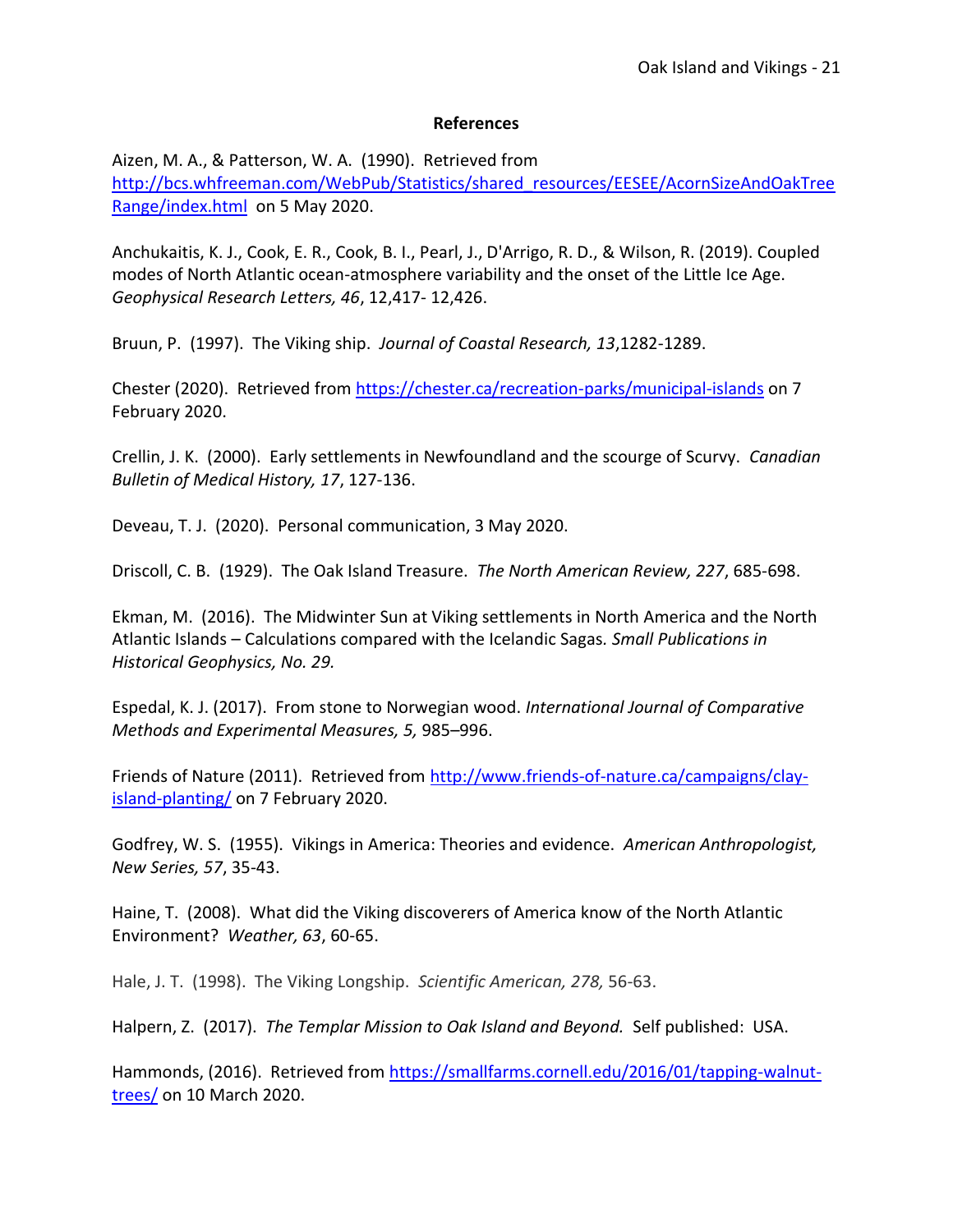# Harris, R. V. (1967). *The Oak Island Mystery, 2nd Ed.* Ryerson Press: Toronto.

Hendry, A. (2020). The excavation of Gourock Burn homestead, West Kilbride, North Ayrshire. *Scottish Archaeological Journal, 42*, 49-90.

Hurstwic (2020). Retrieved from [http://www.hurstwic.org/history/articles/manufacturing/text/norse\\_ships.htm,](http://www.hurstwic.org/history/articles/manufacturing/text/norse_ships.htm) 6 March 2020.

iNaturalist (2020). Retrieved from<https://www.inaturalist.org/taxa/54792-Juglans-cinerea> on 7 February 2020.

Ingstad, A. S. (1985). *Excavations of a Norse Settlement at L'Anse Aux Meadows, Newfoundland 1961-1968: The Norse Discovery of North America, Vol. 1*. Norwegian University Press: Oslo, Norway.

Kristjánsson J., Einarsson, B.F., Jónasson, K., & Mcaleese, K. (2012). Falling into Vínland: Newfoundland hunting pitfalls at the edge of the Viking World. *Acta [Archaeologica,](https://www.researchgate.net/journal/0001-5210_Acta_Archaeologica) 83,* 145- 177.

Larsson, M. [G. \(1992\). T](https://search-proquest-com.ezproxy.acadiau.ca:9443/indexinglinkhandler/sng/au/Larsson,+Mats+G/$N?accountid=8172)he Vinland Sagas and Nova Scotia: A reappraisal of an old theory *[Scandinavian Studies,](https://search-proquest-com.ezproxy.acadiau.ca:9443/pubidlinkhandler/sng/pubtitle/Scandinavian+Studies/$N/1816647/PagePdf/1296918231/fulltextPDF/2FBECC03C2E14120PQ/1?accountid=8172) 64,* 305-335.

Ledger, P., Girdland-Flink, L., & Forbes, V. (2019). [New horizons at L'Anse aux](https://www.ncbi.nlm.nih.gov/pmc/articles/PMC6681721)  [Meadows.](https://www.ncbi.nlm.nih.gov/pmc/articles/PMC6681721) *Proceedings of the National Academy of Sciences, 116, 15341–15343.* 

MacDonald, D. (1965). Retrieved from<https://www.readersdigest.ca/culture/treasure-hunt/> on 19 February 2020.

Merrill, W. S. (1935). The Vinland Problem through Four Centuries*. The Catholic Historical Review, 21*, 21-48.

Mowat, F. (1968). The Men Before Columbus. In *Canada - This Land, These People. (*Reader's Digest, Ed., pp 192-197). Reader's Digest Association: Canada.

Nadudvari, A. (2016). *The Knights Templar and Oak Island.* Retrieved from <https://www.oakislandcompendium.ca/blockhouse-blog/the-knights-templar-and-oak-island> on 1 April 2020.

Nova Scotia (2020). Trees of the Acadian Forest, Retrieved from [https://novascotia.ca/natr/forestry/treeid/Trees\\_Of\\_Acadian\\_Forest2.pdf](https://novascotia.ca/natr/forestry/treeid/Trees_Of_Acadian_Forest2.pdf) on 7 March 2020.

NFLD (2020). Retrieved from<https://www.releases.gov.nl.ca/releases/2000/tcr/0427bg01.htm> on 1 May 2020.